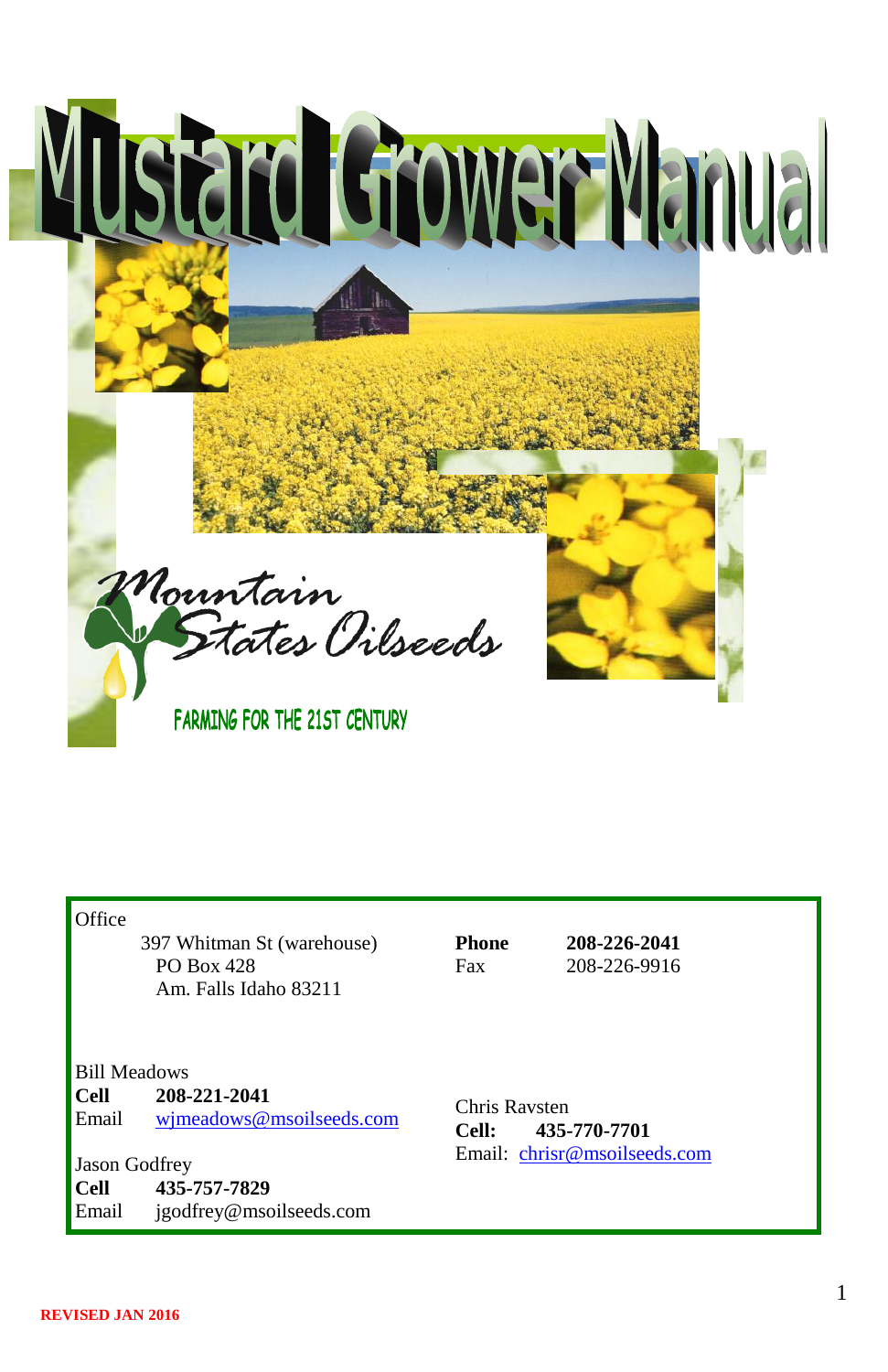## ACKNOWLEDGMENTS

This manual has been compiled and revised by the Mustard Association and is for distribution to growers.

The Association is a group of mustard contracting companies, processors and research authorities. The objective of this Association is to provide a discussion forum for all aspects of the cropping of mustards, and relevant issues arising from the needs of the processors, and it provides financial support for crop improvement through breeding, variety testing and agronomic studies. At its annual meetings it is assisted by invited representatives of Agriculture and Agri Food Research, Canada and the Canadian Grain Commission. All bodies and the whole membership have contributed to the development of this manual as a comprehensive guide to profitable mustard seed production.

| <b>COMPILED BY:</b> | Seana C Forhan, B.Sc (Ag)                                                                                                                                                                                                                                                                                                                                                                                                                        |
|---------------------|--------------------------------------------------------------------------------------------------------------------------------------------------------------------------------------------------------------------------------------------------------------------------------------------------------------------------------------------------------------------------------------------------------------------------------------------------|
| REVISED:            | February 1996                                                                                                                                                                                                                                                                                                                                                                                                                                    |
| EDITED BY:          | John Hemingway, J.S.H. Consulancy<br>Rob Tisdale, Xcan Grain Pool Ltd<br>Kevin Kozan, Saskatchewan Wheat Pool                                                                                                                                                                                                                                                                                                                                    |
| 1995 MEMBERSHIP:    | Agriculture and Agri Food Research Canada<br><b>Canadian Grain Commission</b><br><b>Colmans of Norwich</b><br>Continental Grain Co. (Canada) Ltd.<br><b>CSP Foods</b><br>Demeter Agro<br>G.S. Dunn and Co. Ltd.<br><b>Humboldt Four Mills</b><br>J.S.H. Consultancy<br>Koch Agri Services<br>Northern Sales Co. Ltd.<br>Pioneer Grain<br>Reckitt & Colman Inc.<br>Saskatchewan Wheat Pool<br><b>United Grain Growers</b><br>Xcan Grain Pool Ltd. |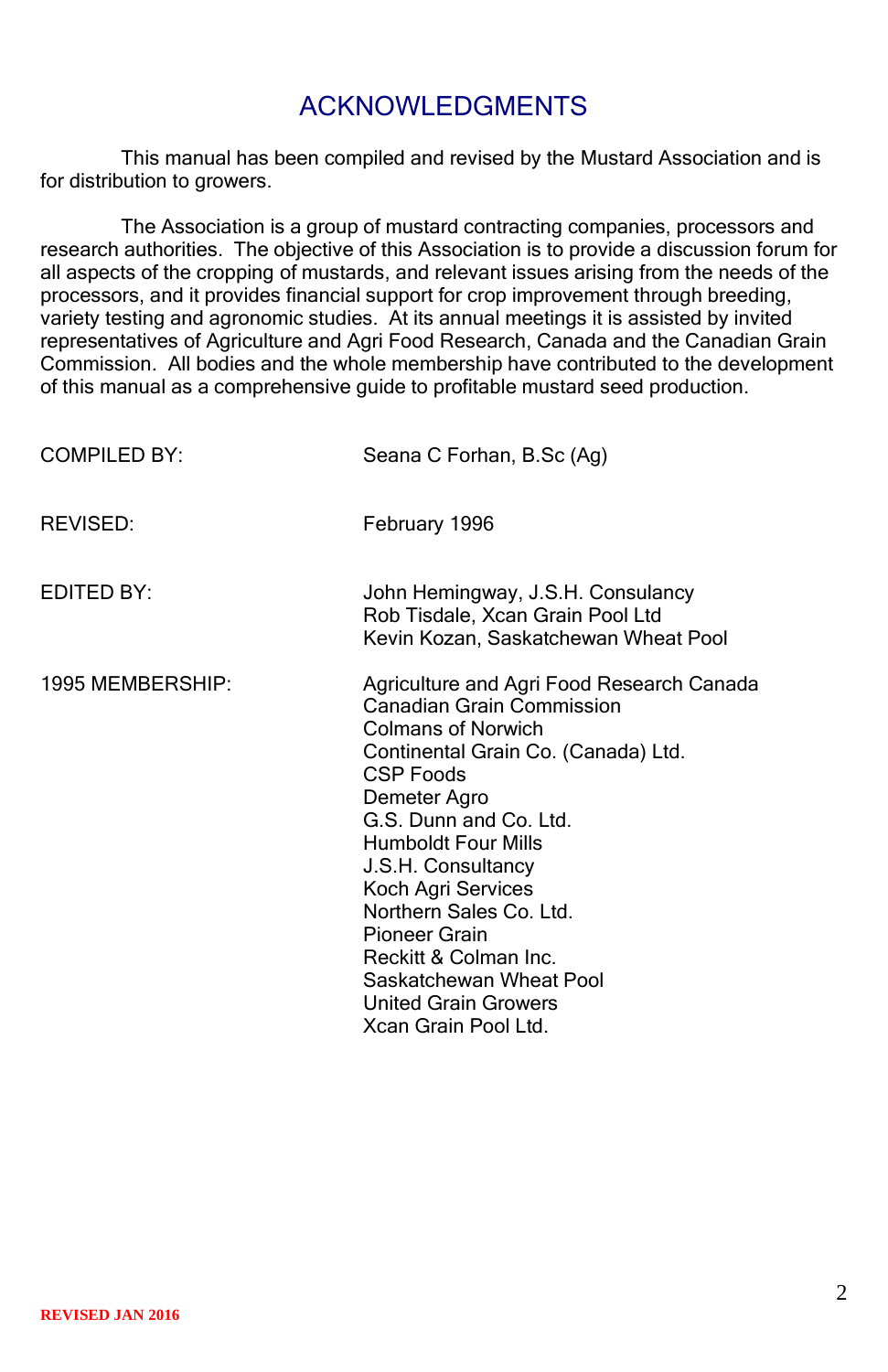## **TYPES OF MUSTARD AND THEIR USES**

Mustard was one of the first crops domesticated by man. The seed's value as a spice soon resulted in its widespread dissemination along trade routes. The two species involved in condiment production in North America are: Sinapis Alba (White or Yellow mustard) and Brassica juncea (Brown and Oriental mustard).

Condiment mustard is used primarily in the production of dry (39%) and prepared mustards (61%). Dry mustard is used extensively as an ingredient in mayonnaise, salad dressings and sauces. Yellow mustard flour is also an excellent emulsifying agent and stabilizer and the ground product is widely used as an ingredient in prepared meats.

Oriental and Brown mustards are grown as oilseed crops in some parts of the world, and in Canada; this has been the fastest growing export sector for Canada. Since 1990, Bangladesh has imported up to two-thirds of their annual mustard oilseed requirements from Canada.

Brassica Juncea (brown & oriental) Sinapis Alba (white or yellow mustard)



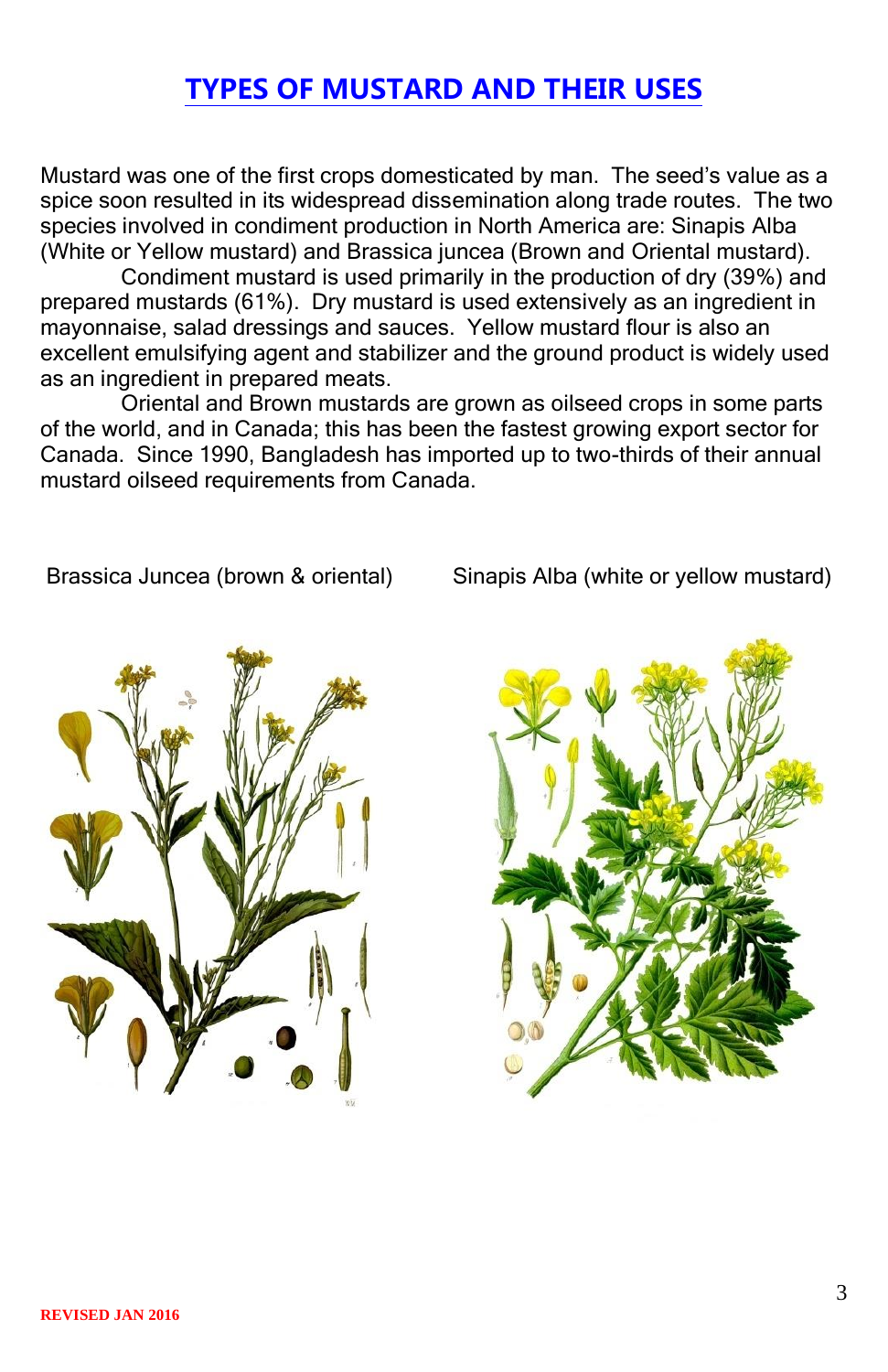### **MUSTARD IN THE WORLD MARKET**

Mustard has been a major special crop in North America since WWII disrupted supplies from Western Europe. It was initially produced in California and Montana until the early fifties when some production moved north into Alberta. Canadian production increased over the last twenty years and has continued its growth. In 1995, 660,000 acres were grown in Canada (550,000 acres in Saskatchewan).

For a number of years the Canadian dollar has been devalued against the U.S. dollar at times being worth only 70 cents U.S. The lower dollar value has allowed the Canadian grower to produce the crop at a relatively lower cost and has resulted in an almost total disappearance of mustard from the United States farms. Mustard is grown where acceptable quality can be economically produced at the least unit cost.

Condiment mustard is usually grown under contract so the grower and mustard manufacturer can have some feeling of market and price security. It is a product for human consumption and the mustard manufacturers spend a lot of time and money on quality control. They insure a close link to the grower by choosing to buy mustard seed from companies they know and trust. To ensure adequate supply, they contract with the mustard shipper to supply seed of a specific quality for a period of time ranging from six months to a year and a half. The mustard shipper contracts with growers in various areas where the crop is well adapted. The mustard shipper assumes some of the risk of supply as the grower is only obligated to deliver the actual quantity of crop he has harvested. If the crop is hailed out or otherwise destroyed by an "Act of God", the shipper may have to replace it to cover a sales commitment.

Many growers produce mustard without a contract, speculating that the market price will rise higher than the pre-harvest contract price. In a normal year, non-contract Yellow mustard seed is surplus to the market requirements and actually can have a depressing effect on prices in the following year. The major factor in the condiment mustard market is that consumption is steady and market increase is directly related to population growth. The market is limited to those ethnic groups that have used it over the centuries and there are only very limited alternative markets in time of surplus. Yellow mustard is a high protein oilseed but it is not popular in normal feed and vegetable oil markets because of the strong flavor. On the other hand, Oriental and Brown mustards contain a level of fixed oil that is only a few percentage points below Canola. As a result of changing world economies and trade relations, Canadian oilseed mustard has been competitive in the Bangladesh markets. Canadian exporters have been and should continue to be effective in marketing Oriental and Brown mustard to Bangladesh.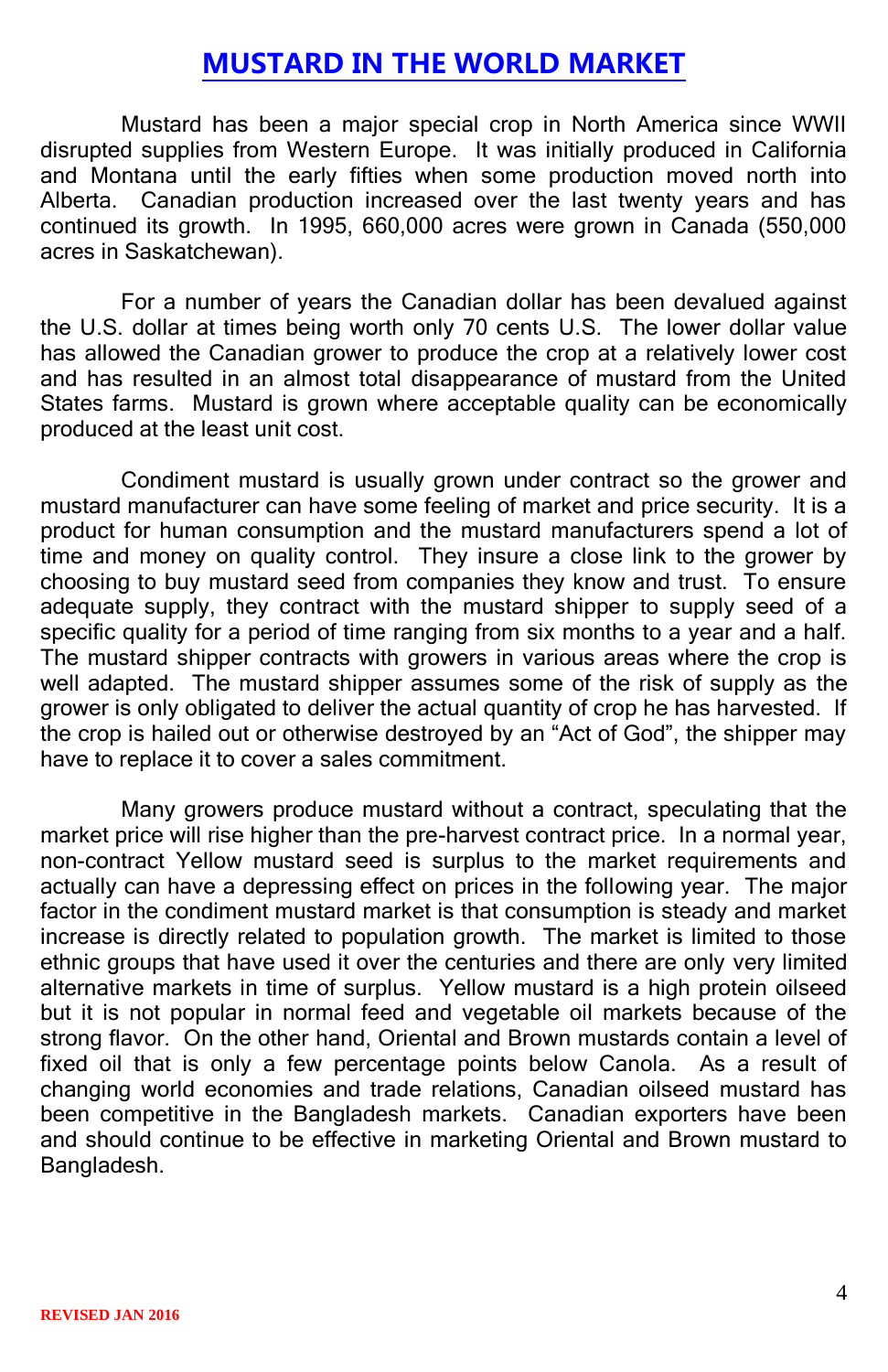## **REGIONAL ADAPTATION**

Mustard is a cool season crop well suited to a short growing season. Cultivars requiring 90-110 days to mature are available. Mustard will germinate at a soil temperature as low as 40 degrees F. and the seedlings are quite frost tolerant.

Mustards are also quite drought tolerant, especially the Brown and Oriental types. Although mustard will not tolerate extended periods of drought the plant's taproot, which penetrates deeply (5 ft) into the soil under dry conditions, allows efficient use of stored soil moisture.

Mustard is well adapted to the brown and dark brown soils of the prairies and Great Plains. Dry sand and dry sandy loam soils should be avoided. The crop should not be sown where flooding of the soil may occur. Mustard plants prefer well aerated soils that do not become water logged; poor aeration in the root zone will permanently stunt their growth. Mustard performs best in soils with a near neutral pH (pH 7), but will tolerate alkaline (above pH7) and slightly saline soils. Mustards tolerance to saline soils is similar to that of barley.

### NORMAL YIELD RANGE

The normal yield range applicable to a specific growing area is available for either the local representative/county agent or from one of the contracting companies. It is strongly recommended that, for dependable performance, certified grade seed of pedigree varieties should be sown by farmers; indeed a number of processing companies specify that this should be done. Their choice will depend on the desired aspects of processing quality. For example, fixed and volatile oil content, flavor and mucilage content, seed size and uniformity and its suitability for particular manufacturing methods and products.

| PERFORMANCE OF MUSTARD VARIETIES IN WESTERN CANADA<br>MEAN OF CO-OP TRIALS 1992-1994 |                                                        |                                      |  |  |  |  |  |  |
|--------------------------------------------------------------------------------------|--------------------------------------------------------|--------------------------------------|--|--|--|--|--|--|
| <b>TYPE &amp; VARIETY</b>                                                            | <b>Yield Performance Compared</b><br><b>TO CUTLASS</b> | <b>AVERAGE MATURITY (in</b><br>days) |  |  |  |  |  |  |
| <b>Oriental - Cutlass</b>                                                            | 100                                                    | 92                                   |  |  |  |  |  |  |
| Oriental - Forge                                                                     | 100                                                    | 94                                   |  |  |  |  |  |  |
| Oriental - Lethbridge 22A                                                            | 80                                                     | 93                                   |  |  |  |  |  |  |
| Oriental - Valcan                                                                    | 104                                                    | 95                                   |  |  |  |  |  |  |
| Brown - Commercial                                                                   | 87                                                     | 94                                   |  |  |  |  |  |  |

| <b>TYPE AND VARIETY</b> | <b>Yield Performance Compared</b><br><b>TO OCHRE</b> | <b>AVERAGE MATURITY (in</b><br>davs) |
|-------------------------|------------------------------------------------------|--------------------------------------|
| Yellow - Ochre          | 100                                                  | 93                                   |
| Yellow - Gisilba        | 101                                                  | 93                                   |
| Yellow - AC Pennant     | 108                                                  | 95                                   |
| Yellow - Tilnev         | 100                                                  | 94                                   |
| Yellow - Viscount       | 100                                                  | 96                                   |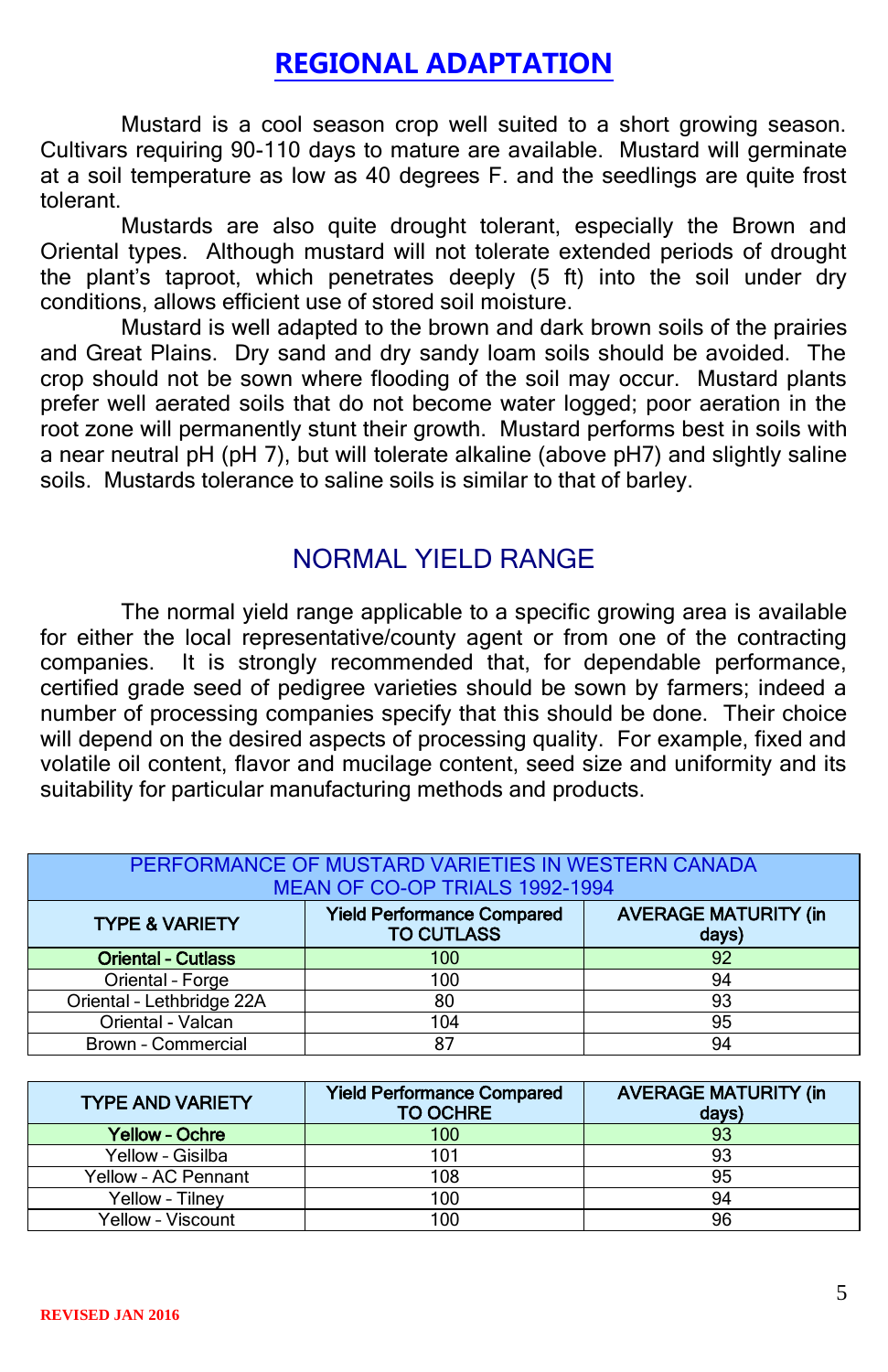### **MUSTARD IN A ROTATION**

Admixtures are a particularly severe problem in mustard. Cow cockle, cleavers, wild mustard, wild buckwheat and volunteer rapeseed/canola seed are almost impossible to remove from the harvested crop, and are a severe quality down grading factor. The land for sowing should be essentially free from these problem weeds before seeding a mustard crop.

Mustard can serve as a "clean up" crop for grassy weeds such as wild oats. Herbicides specific for grassy weeds may be used effectively without adverse effects on the mustard crop. Volunteer mustard can be easily controlled in cereals with the use of herbicides. Herbicides should be applied early, as volunteer mustard plants become more resistant in later growth stages. Mustard crop residues do not provide sufficient trash to protect the soil from erosion during a summer fallow year.

Mustard has several insect pests and diseases in common with flax, canola, sweet clover, soybeans, field peas, lentils and sunflowers so these crops should not be sown on the same field more than once in four years. Cereals are not susceptible to mustard pests and diseases although infestations of wire worm affect both cereals and mustard until the mustard has been grown multiple times which reduce the population to noneconomic levels.

## **SEEDBED PREPARATION**

Surface soil structure has a marked effect on seedling emergence. Soils with very fine texture tend to form a crust; as a result, tender seedlings may have difficulty penetrating the soil surface. Conversely, very coarse textured soils are not suitable because of the difficulty in preparing a satisfactory seedbed.

Uniform shallow seeding to moisture promotes rapid germination, emergence, and growth. A properly prepared seedbed facilitates the mechanical planting of seeds and provides a suitable environment for germination. The seedbed should be firm, so that only a slight heel depression is produced by a person standing on the soil. It should be level, uniform, and free of plant growth, warm moist throughout its depth and have good granular structure with only enough large lumps to prevent wind erosion.

### SEEDING RATES

Brown and Oriental mustards are usually seeded at 4 – 7 lbs. per acre, while the larger seeded yellow mustard is seeded at 7-12 lbs. per acre. Seeding rates can vary over a wide range without affecting yield. Moderate to high initial plant populations that are reduced in an early growth stage by frost, hail, disease, or insects can still produce seed yield similar to those of undamaged crops.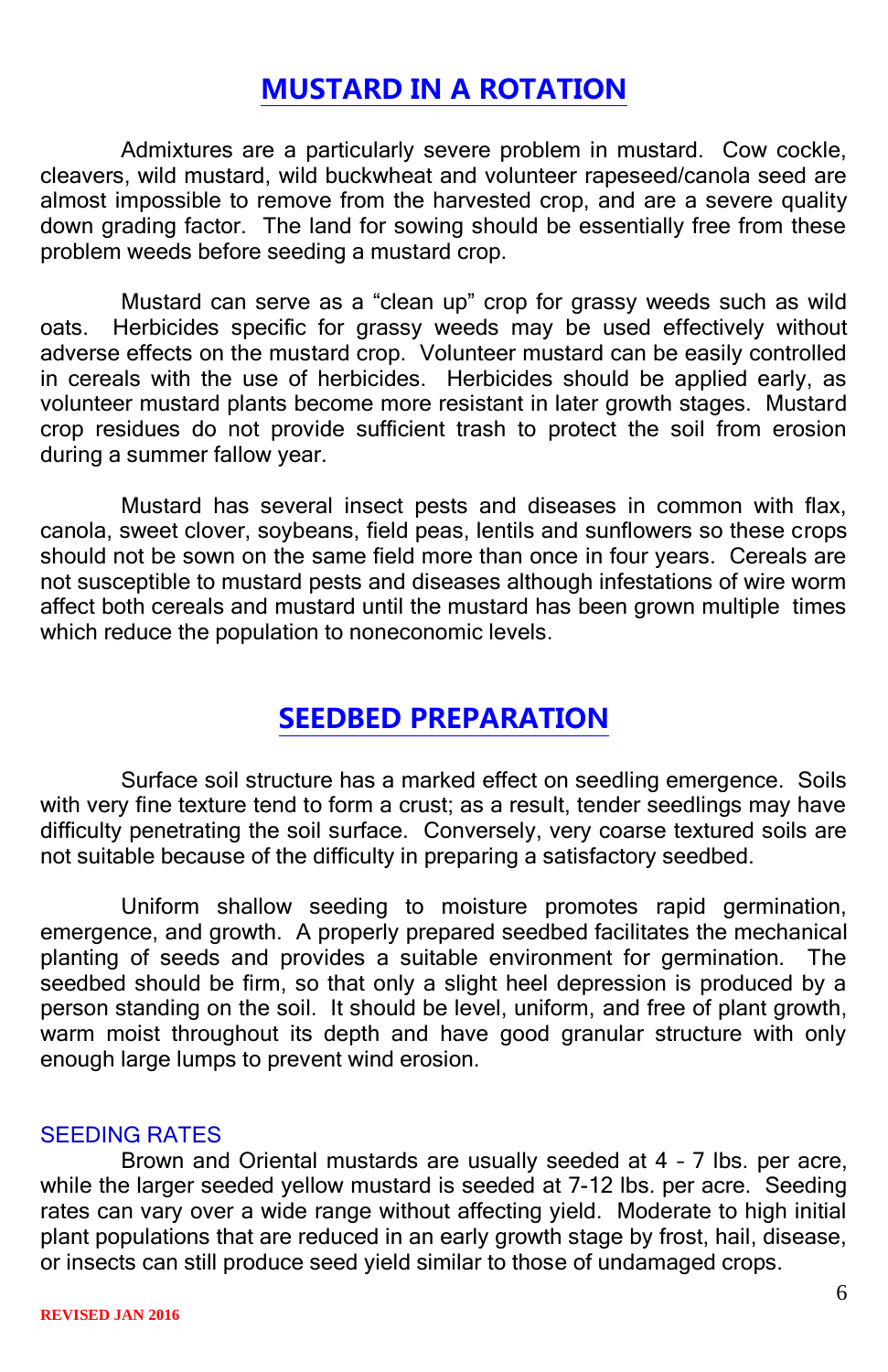At very low plant populations individual plants may not fully utilize the light, moisture and soil nutrients available, thus reducing potential yield. Lower plant populations also provide less competition to weeds. High seeding rates may hasten maturity by a few days and result in a more uniform crop, but very high seeding rates can increase lodging.

### SEEDING DEPTH

Seeds should be planted no deeper than is necessary to reach soil moisture. Seeding at a depth of ½ to 1 inch normally results in the most vigorous and uniform stands but it is sometimes necessary to sow up to 2 inches deep to place the seed in moist soil. A firm seedbed will help to keep moisture near the surface and around the seed long enough for germination, emergence and the development of a root system which can then reach into the soil to tap stored moisture.

### SEEDING DATE

Seeding should take place as soon as a suitable seedbed can be prepared. Mustard plants are quite tolerant to frost in the seedling stage but a fall frost can cause a serious loss in yield and quality. Early seeding may allow the crop to benefit from spring moisture and escape the heat stress that can cause abortion of flowers or pods.

The timing of rains, summer heat and frosts can favor either early or late seeding. The mustard grower should weigh all the factors and choose a seeding date that will minimize risk and maximize production. Generally it is not economical to seed mustard after the first week in June.

## **FERTILIZER**

Proper fertilization will increase both the yield and the quality of a mustard crop. However, fertilization alone will not increase either quantity or quality if other management practices are not up to par. Nor will fertilizer increase yields if the addition of nutrients is not required. Therefore a successful program must be based on knowledge of the soil's nutrient status and the fertilizer application tailored to that specific soil. In all cases it is advisable to have the soil tested for nutrient requirements. Mustard seedlings are sensitive to salt injury. Soluble nitrogen, phosphorus, potassium or other salts close to the seed may be harmful except at very low rates.

### **NITROGEN**

Mustard is highly responsive to nitrogen (N) and its requirements are similar to that of wheat. Up to 10 lbs. / acre in any form except urea may be placed with the seed, up to 60 lbs./ acre of actual N or 40 lbs./ acre of urea can be side banded, while higher rates should be deep banded. High rates of N may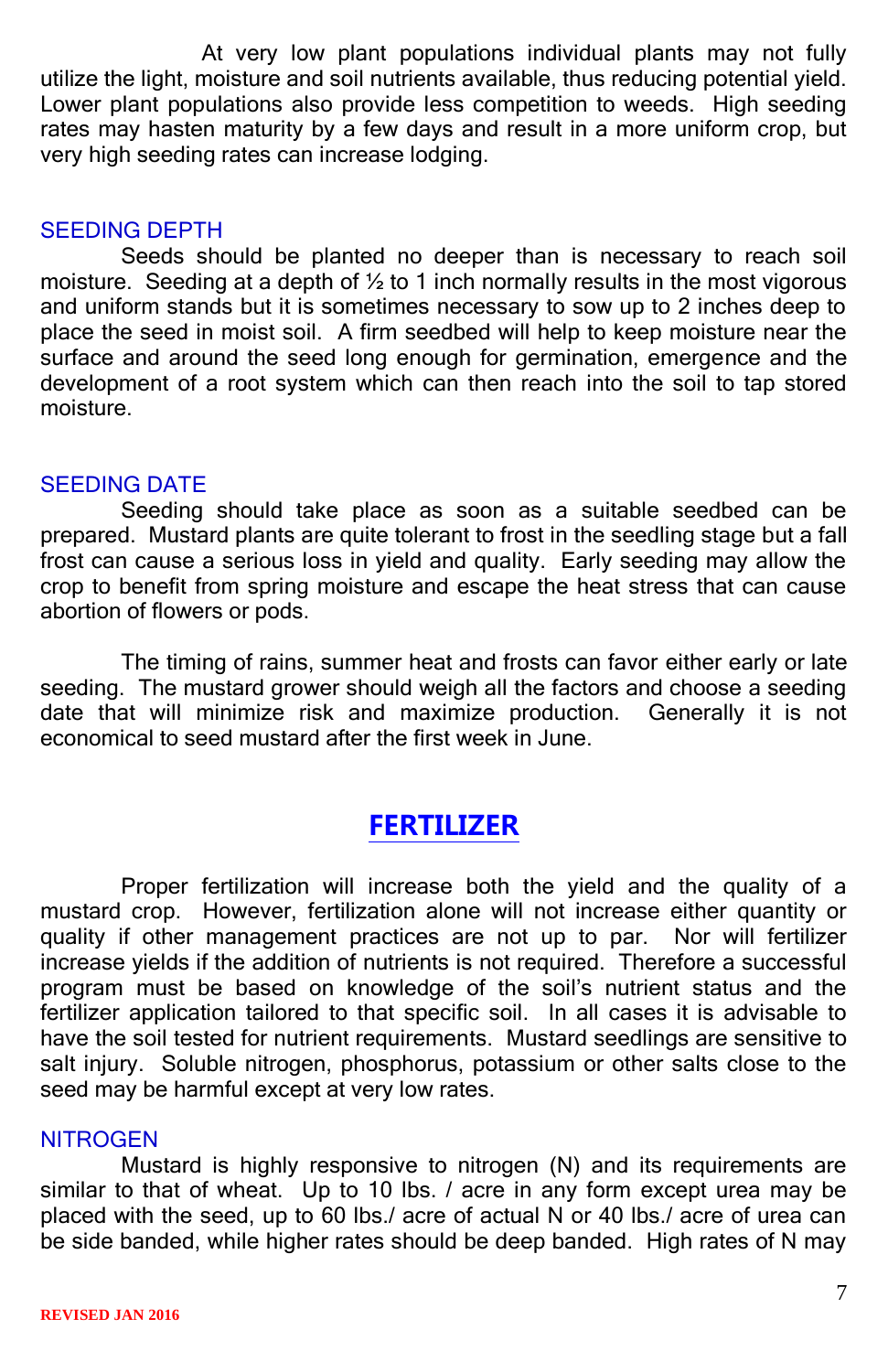result in extended maturity of the mustard crop so consideration should be given to seeding date and moisture availability when deciding what rate to use.

### **PHOSPHOROUS**

Mustard's phosphorous requirement is equal or greater than that of cereals. Due to mustard's extensive root system it is able to utilize phosphorous fertilizer more efficiently and absorb more total phosphorous. Under normal soil conditions up to 22 lbs./ acre may be placed with the seed. Higher rates may cause reduced germination. As much as 26 lbs/ acre may be placed with the seed under moist conditions or when applied with a discer or hoe drill. Deep banding, side banding or broadcasting should be used for higher rates.

### POTASSIUM

Mustard's potassium requirement is similar to that of canola and barley. Rates higher than 18 lbs./ acre should not be placed with the seed. Potassium in excess of the recommended rates for seed replacement or side banding can be broadcast or deep banded in the fall or spring.

### **SULFUR**

Mustard has a relatively large requirement for sulfur. In soils where sulfur is deficient, elemental sulfur (90-98%S) and agricultural gypsum (19%S) should be broadcast or deep banded at least one year before intended use by the crop, to allow time for the soil microbes to convert it to the available sulfate form. Ammonium thiosulfate (12-0-0-26) may be sprayed or banded in solution with other liquid fertilizers. Placement of sulfur fertilizers which also contain nitrogen and phosphorous, such as (16-20-0-14), (34-0-0-11) (21-0-0-24), should be based on the precautions already stated for the nitrogen and phosphorous compounds.

Prolonged deficiency results in general chlorosis or yellowing of new leaves, eventually progressing to all the leaves. Under certain conditions a pink coloring may appear on the underside of leaves and on the mid vein. If the sulfur deficiency is severe, plants may fail to set seed or have shrunken and shriveled seeds.

### NITROGEN / SULFUR INTERACTIONS

Within a plants metabolic system both sulfur and nitrogen are incorporated into structural and enzymatic proteins. The amount of sulfur that will be incorporated into protein is limited by the amount of available nitrogen and vice versa. The use of nitrogen without sulfur on sulfur deficient soils results in little or no yield increase.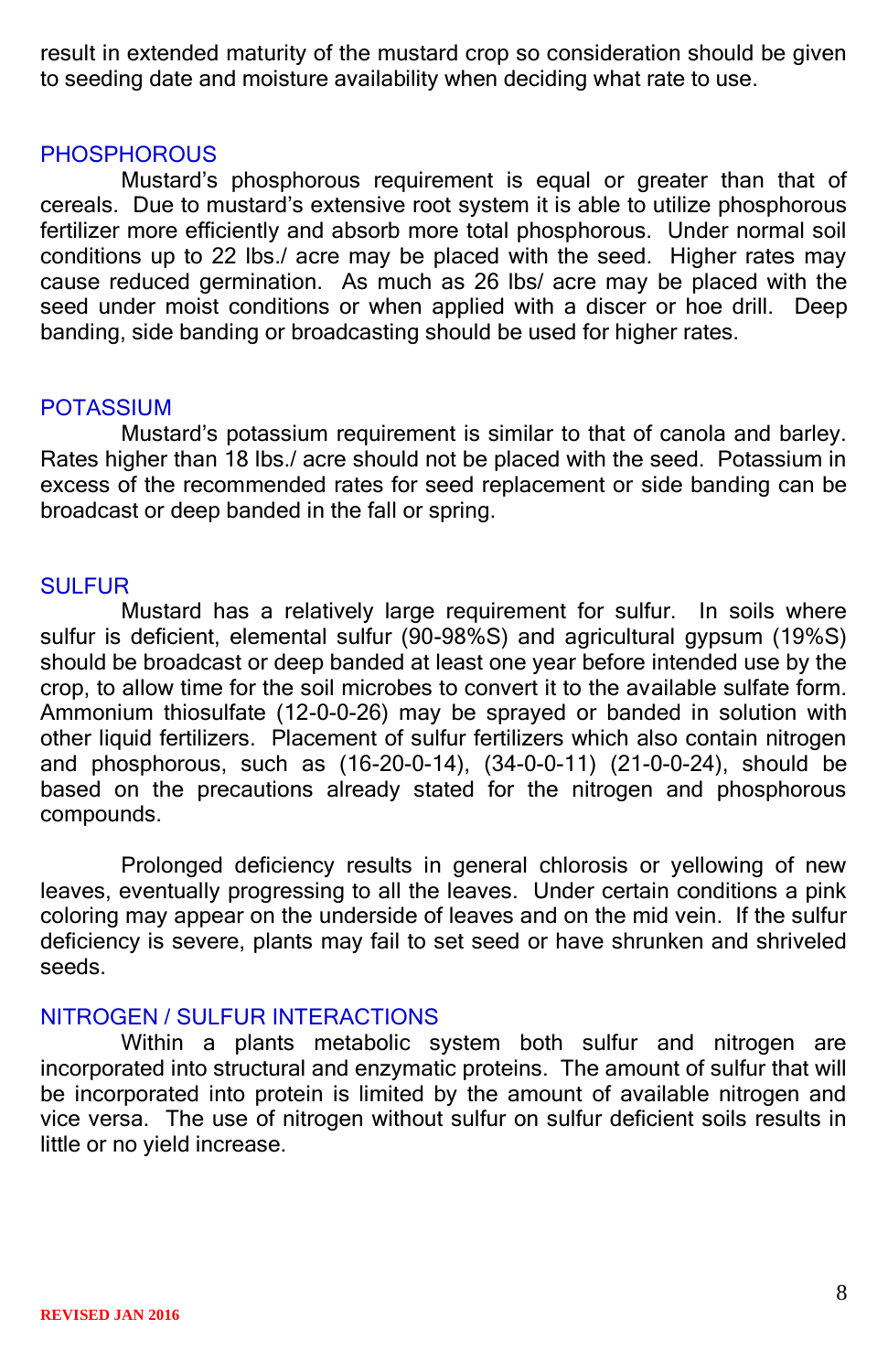### **FLOWERING AND POLLINATION**

Flowering begins with the lowermost buds on the main raceme. Side racemes flower later, with the highest branch starting to flower first. Under favorable conditions flowering will last for two to three weeks, its full plant height being achieved at the peak of flowering. Low temperatures decrease the rate of plant development, delaying the onset of the flowering period.

Flowers open in the early morning and pollen is dispersed by both the wind and insects. Oriental and Brown mustards are self fertile. Except where there are large numbers of pollinating insects, approximately 70% of the seed is produced by self pollination. Yellow mustard on the other hand is highly self incompatible; its seed development is a result of cross-pollination. The stigma is receptive to pollination for 3 days after the flower has opened. Fertilization occurs within 24 hours after pollination. Soon after fertilization has occurred the petals wilt and drop from the plant. Both the onset and duration of flowering are variable and depend on the weather.

About half of the flowers produced on a plant, develop productive pods, which are retained until harvest. Most productive pods are produced from flowers that open during the first 15 days of flowering on the main stem and the upper three branches.

If adverse conditions (disease, insects, and weather) damage buds, flowers or pods during early flowering, the mustard plant will compensate for these losses by development of normally non-productive bud and flowers. This will often include development of branches arising from the axils of lower leaves.

The earliest developed pods have a competitive advantage over the late pods. And nutrient or moisture stress on the developing flower clusters greatly affects flower and pod development. A decrease in nutrient supply, results in reduced flowers and pods and these pods will be smaller with fewer, lighter seeds. Conversely, with adequate moisture, an increase in nutrient supply results in production of more flowers and pods containing more and heavier seeds. Under commercial conditions, moisture stress, often brought about by hot dry conditions during flowering, frequently limits the potential yield.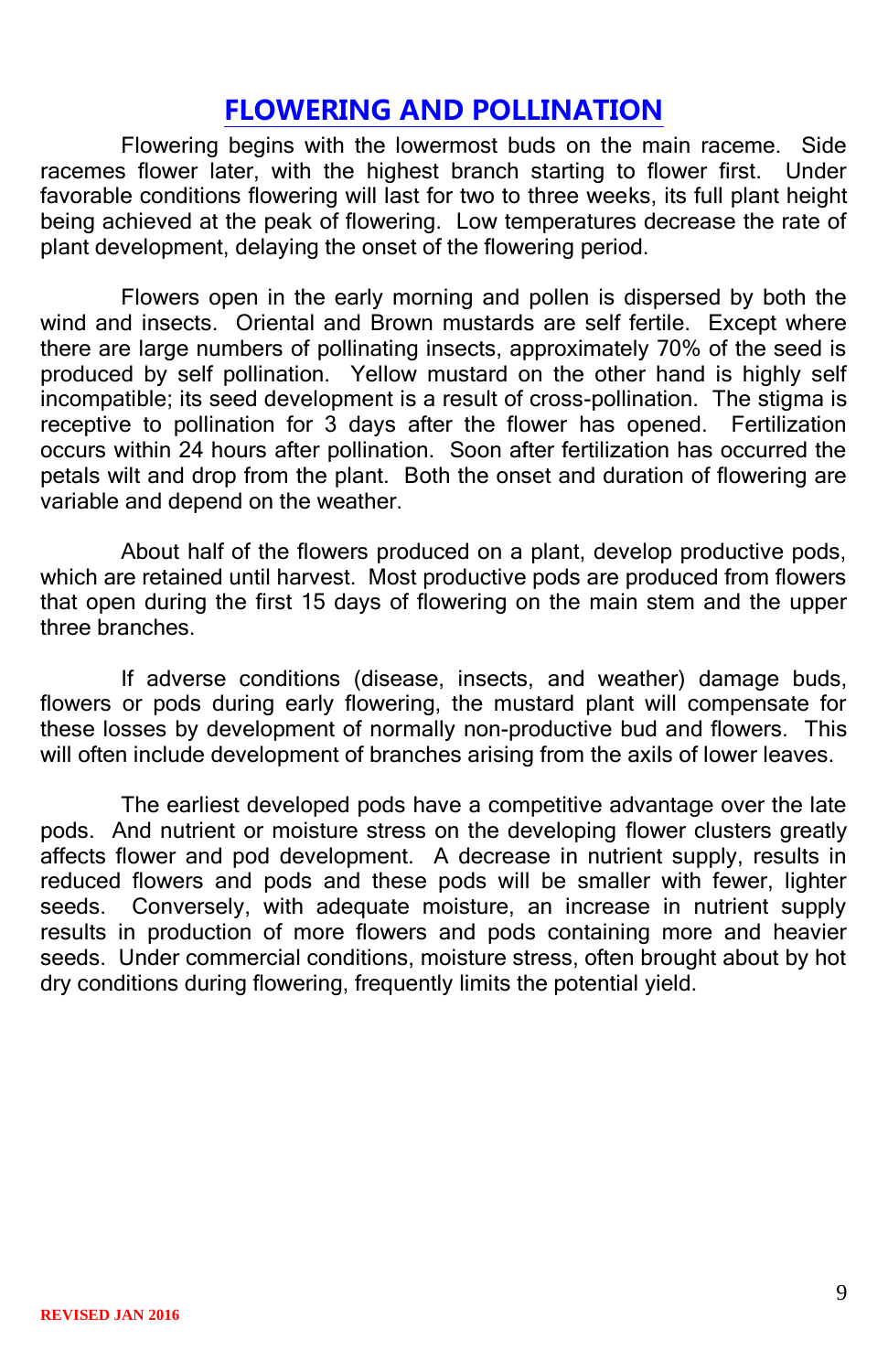



**Water requirement**. The water requirement for mustard depends on growth stage, canopy density, climatic conditions, and irrigation and crop management. Mustard grown under optimal conditions (well fertilized, well-irrigated, welldrained soils, pest free stand, and uniform and optimum canopy) requires from 16 to 19 inches of water per growing season in southern Alberta. Average mustard water use ranges from 0.003 inches per day soon after emergence to nearly .275 inches per day during flowering and early pod development stages (Figure 10). Mustard roots grow to an ERZ depth of 39 inches in a well-developed soil. Root distribution is concentrated near the surface; hence, mustard obtains about 70 percent of its seasonal water from the upper 20 inches of the active root zone of 39 inches.

Irrigation scheduling. Adequate soil water is critical for mustard during the emergence, vegetative (pre-flowering: rosette, elongation, and bud), flowering, and pod-set (silique-set) growth stages. Ideally, soil water content in the 0 to 19 inch depth should be greater than 60 percent of available at planting. Mustard needs to have sufficient water for germination and root and leaf development during the early stages of growth. If seeded in a dry seedbed (less than 60 percent of available in the 0 to 19 inch depth) in late April before irrigation water is available, the first and subsequent irrigations (.60 inch per irrigation event) should be applied as soon as irrigation water is available in early May. These irrigations should be light and frequent to maintain soil water in the 0 to 19 inch depth at greater than 60 percent of available, to prevent crusting, and to encourage rapid emergence and early root and leaf development. Crusting should be avoided because it may lead to problems with crop emergence; hence, reduced plant populations and seed yield.

Water is essential for mustard growth during most of its growth stages, but more critical during the flowering period (about 30 days). To ensure that ample water is available to mustard during the vegetative (seedling, rosette, and elongation) growth stages, PAW should not be depleted to less than 60 percent in the upper 20-40 inch root zone.

Irrigation water applied during the vegetative growth stages should meet crop water Increasing the irrigation management root zone from 20 to 40 inch at the flowering growth stage requires less frequent and larger irrigation volumes and results in increased water availability to the mature mustard roots. This practice also increases the time between irrigations, keeping the mustard canopy dry and discouraging the growth of fungal diseases such as sclerotinia stem rot.

For effective control of sclerotinia, this irrigation strategy should be coupled with the appropriate application of registered fungicides, starting at 20 to 30 percent bloom. Terminate irrigation activities if sclerotinia growth is severe. Under a disease-free environment, the last irrigation to replenish the mustard root zone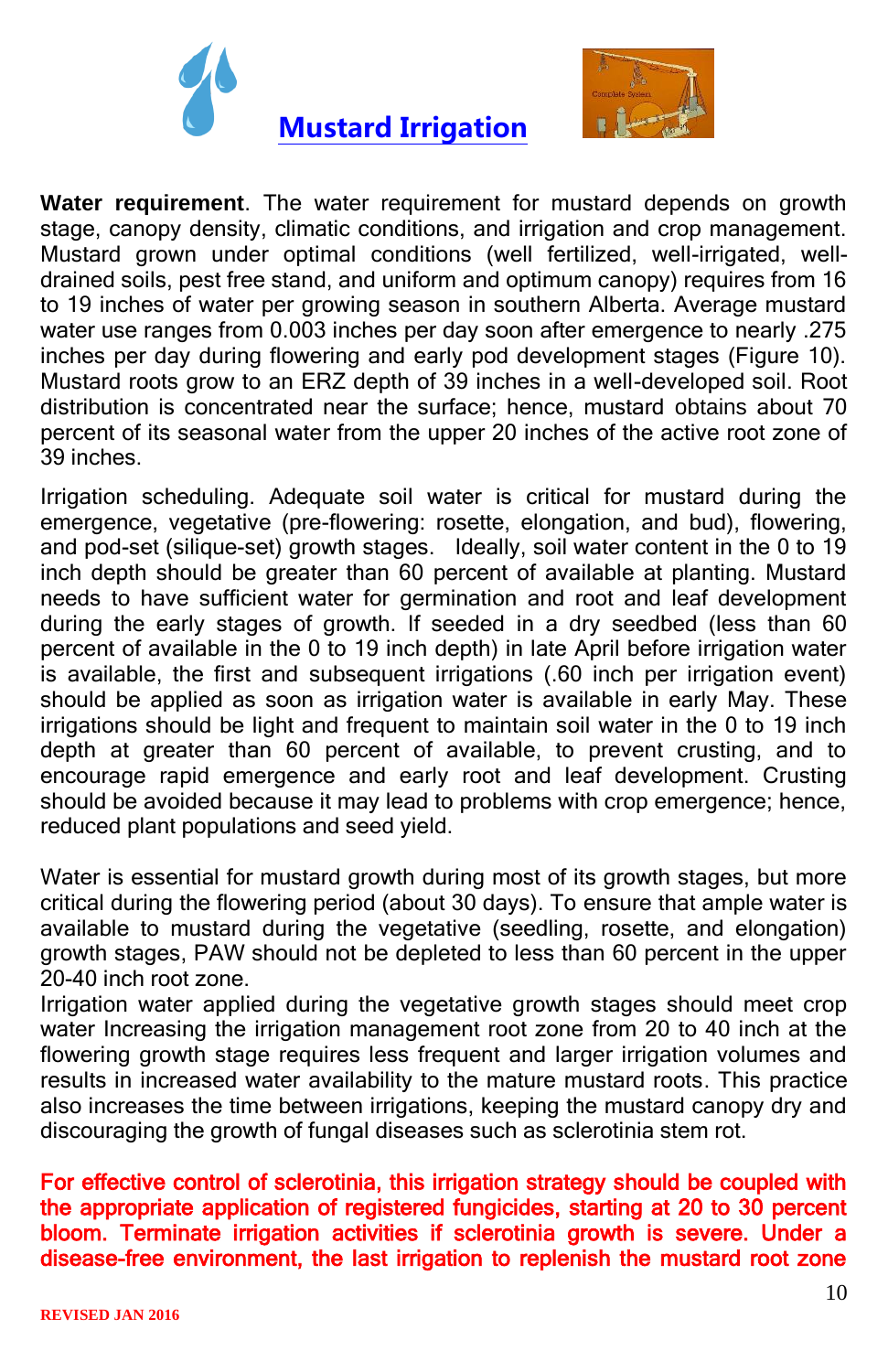### water content to field capacity should occur when the earliest pods begin to ripen in August.



*Daily water use during different growth stages of irrigated mustard. The shaded area indicates variation in mustard water use depending upon climatic conditions*.

### **WEEDS**

#### **PREVENTION**

Use weed free seed, preferably of certified stock.

### CONTROL OF WEEDS IN THE CROP USE ONLY REGISTERED CROP PROTECTION CHEMICALS, SAFELY! DO NOT USE UNREGISTERED CHEMICALS!

Mixtures of pesticides or use of unregistered crop protection products may result in the requirement that the crop to be destroyed. If used, there could be serious legal repercussions; growers must ensure quality control over their product by using crop protection chemicals responsibly.

Good cultural practices and a suitable crop rotation will reduce weed problems in your mustard crop. Recommendations for chemical weed control must be combined with proper identification of the weed problem. The herbicide chosen depends on the type of weed and the crop tolerance to that chemical. Several herbicides are available for grassy and broadleaf weed control in mustard. Trifluralin is recommended for a wide spectrum of weed control. Annual publications put out by provincial / state governments are the best source of up to date information.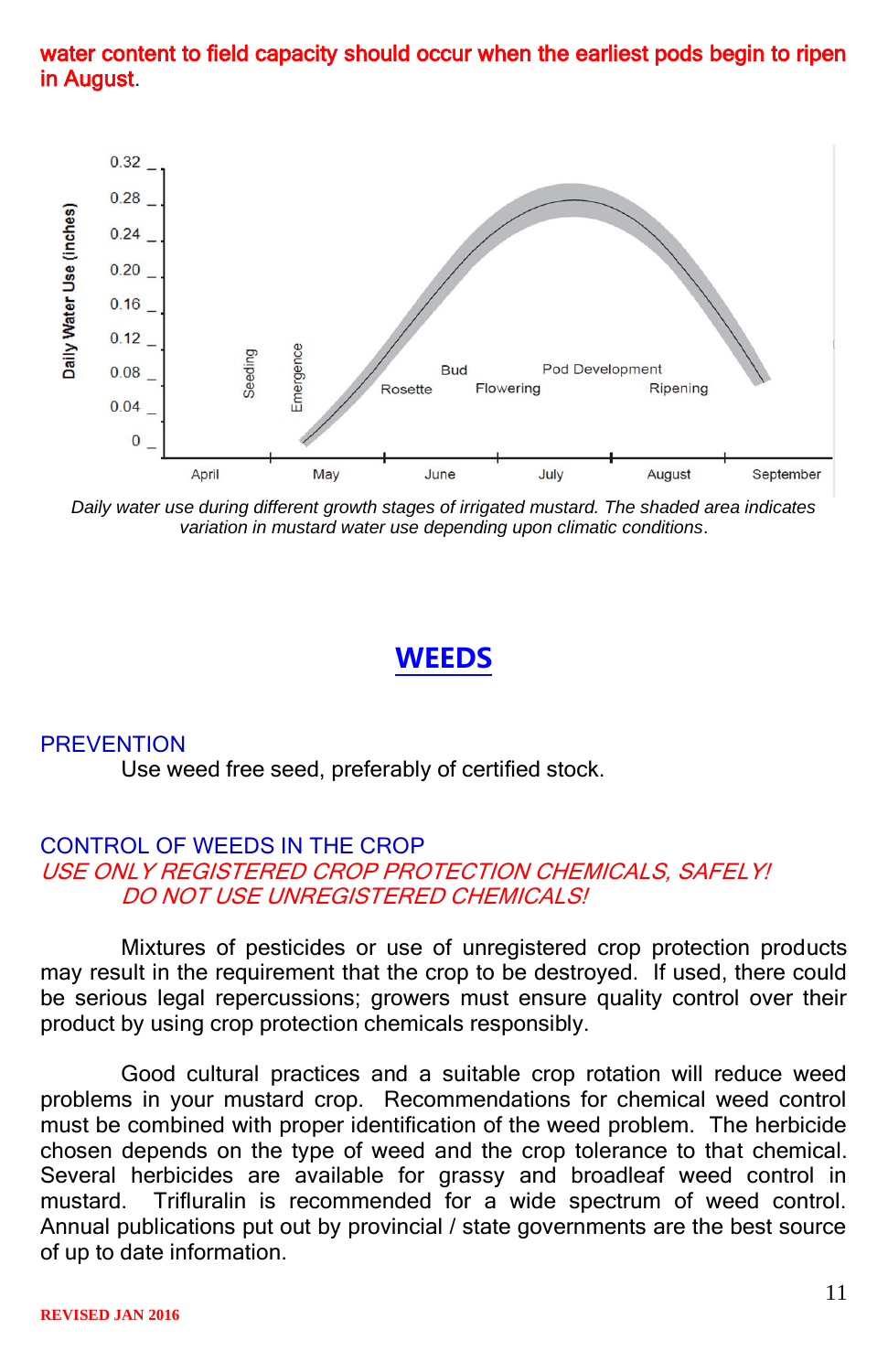## **DISEASES OF MUSTARD**

### STAGHEAD OR WHITE RUST

White Rust or Staghead are the common names for a disease caused by the fungus Albugo candida. Crop losses caused by this disease are directly proportional to the number of stems with stagheads.

Symptoms appear in the seedling stage when creamy white pustules may occur on the underside of the leaves. The infection then spreads to the stems and pods, where green or white blisters form. staghead may be produced on affected racemes. Stagheads are green at first but turn brown as they mature. becoming hard and dry.

#### SCLEROTINA Sp. STEM ROT

All mustards are susceptible to



Sclerotinia but not to the same degree as canola. Severe infections are less frequent in mustard because the crop is usually grown in dryer, warmer climates. Yield losses on the number of infected plants and the stage of the plant at the time of the infection. Plants which are infected at early flowering will produce little, if any, seed, while those infected later suffer less yield loss. Additional losses may result from premature pod shattering.

The initial symptom of Sclerotinia stem rot is the appearance of soft rotted areas or of light brown lesions on the stem, branches, pods and leaves. Plants with stems that are girdled by rot wilt rapidly. Infected plants are easy to spot in the field due to premature ripening. The fungus forms hard black resting bodies called sclerotia within the stem. The stems of infected plants shred easily and will release these sclerotia into the soil and trash during harvesting. A 3-4 year rotation with non cruciferous crops will help control sclerotinia.

#### OTHER DISEASES

Alternaria Black Spot, White Leaf Spot and Seedling Disease Complex can infect mustards but these diseases seldom occur at economically significant levels.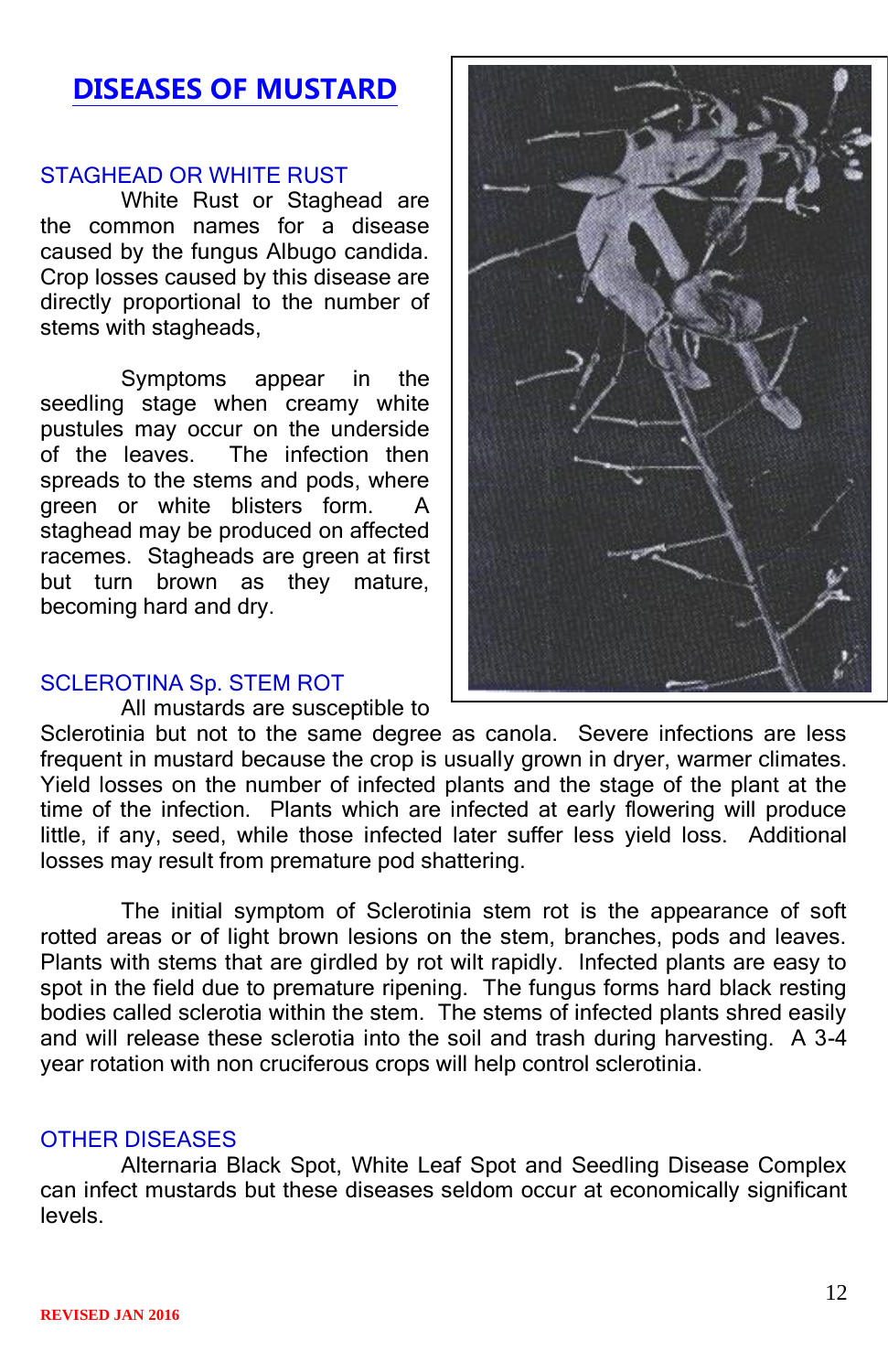### **CONTROL**

In general, good cultural practices are the best disease control system. Keep good field records of disease occurrence, follow recommended rotational sequences, use seed treatments and be aware of potential host plants that could be removed or controlled in summer fallow, field margins and non-crop areas.

## **INSECT PESTS**

### GENERAL GUIDELINES USE ONLY REGISTERED CROP PROTECTION CHEMICALS, SAFELY! DO NOT USE UNREGISTERED CHEMICALS!

Mixtures of pesticides or use of unregistered crop protection products may result in the requirement of the crop to be destroyed. If used, there could be serious legal repercussions; growers must ensure quality control over their product by using crop protection chemicals responsibly.

Fields should be examined daily during the seedling stage and checked for signs of insect damage.

When damage is observed an attempt should be made to identify the insect responsible. If there is any doubt, this identification should be confirmed with the local agricultural representative. If necessary, examine the entire field and make counts to determine if the whole field needs treating; insect numbers are frequently higher on the edge of fields and mustard is quite resilient to minor damage.

Assess your individual situation and seek professional advice if necessary. Never apply an insecticide that isn't registered for use on mustard and don't exceed the recommended rate. Always make sure equipment is clean and free from previous chemical residues prior to use.

New chemicals are continually being developed and registered, offering more effective control of insect pests and greater safety for the user and the environment. Provincial and state governments publish new control recommendations each year; this information is available from your local agricultural representative.

Insect pests may attack the mustard crop over the entire growing season and can significantly reduce yields if present in large enough numbers.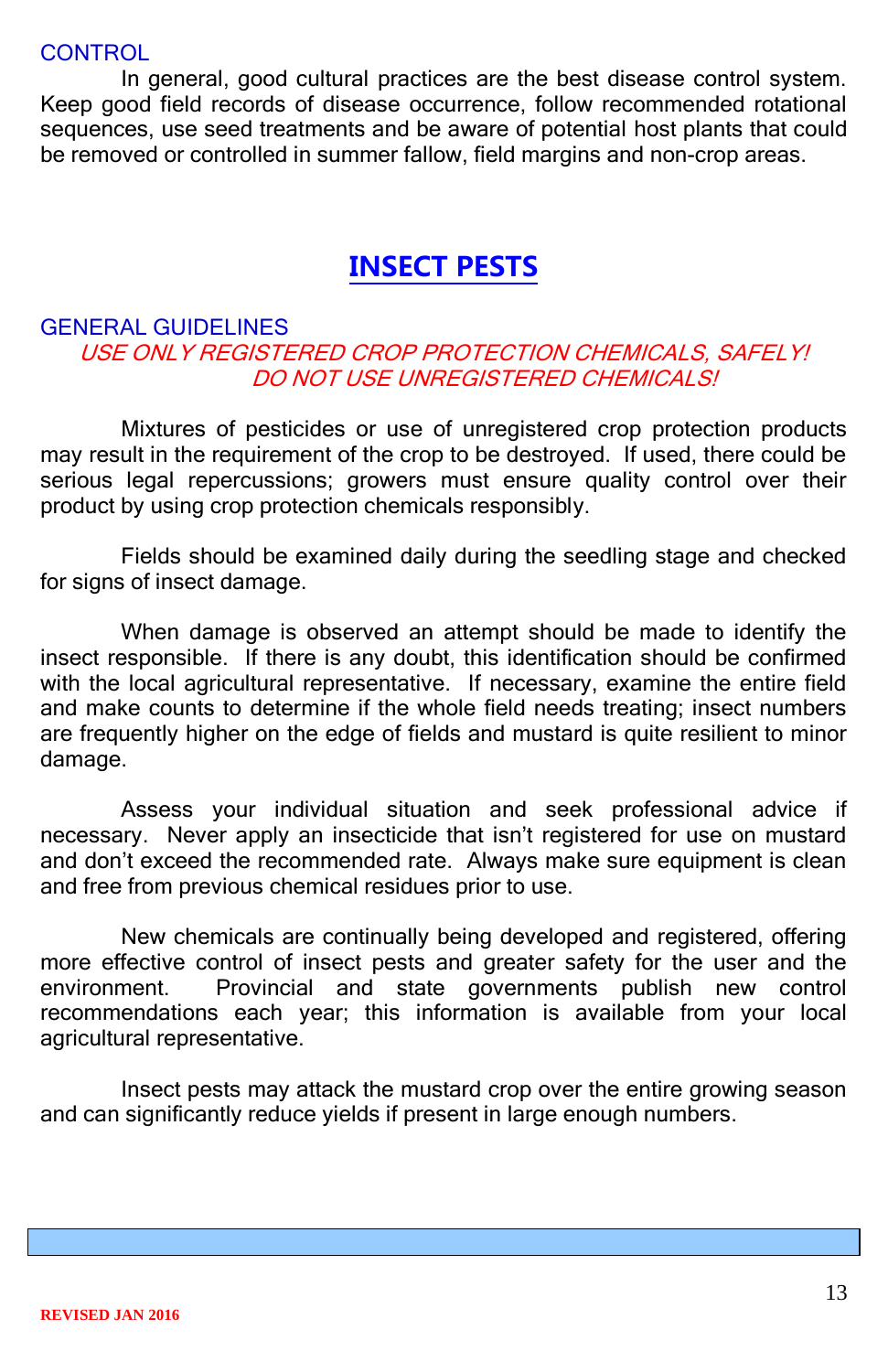| <b>TIME OF PLANT ATTACK</b> |            |            |            |            |            |            |  |  |
|-----------------------------|------------|------------|------------|------------|------------|------------|--|--|
| <b>PEST</b>                 | <b>APR</b> | <b>MAY</b> | <b>JUN</b> | <b>JUL</b> | <b>AUG</b> | <b>SEP</b> |  |  |
| Flea Beetle                 |            |            |            |            |            |            |  |  |
| Cutworm                     |            |            |            |            |            |            |  |  |
| Red Turnip Beetle           |            |            |            |            |            |            |  |  |
| Diamondback Moth            |            |            |            |            |            |            |  |  |
| Berta Armyworm              |            |            |            |            |            |            |  |  |

## PESTS OF SEEDLINGS

### FLEA BEETLES (Phyllotreta cruciferae and striolata)

Two flea beetle species, the crucifer flea beetle and the striped flea beetle are the most abundant and serious pests. Both are about 1/8 inch long and jump readily when disturbed.

The most serious damage from flea beetles results from spring feeding on mustard seedlings, which produces "shot holes" in the cotyledons and young leaves. Flea beetle damage can result in yield losses and, if severe, in destruction of seedlings. If the crop has advanced beyond the seedling stage, serious damage is unlikely to occur.

Seed treatment or in-furrow application of a recommended systemic insecticide should provide protection for the emerging mustard crop. No economic threshold level has been established for flea beetles on mustard but if 25% or more of total cotyledon area is destroyed, application of a foliar insecticide may be necessary.

### RED TURNIP BEETLE

These are dark red beetles with three black stripes running down their backs. They are about the same size as the Colorado potato beetle, (1/2 inch). They overwinter in canola stubble fields in the form of reddish-brown oval eggs. The eggs hatch in early May and the larvae feed on volunteer plants.

The adult beetles migrate to nearby mustard fields. Plants attacked by red turnip beetles are often completely defoliated. The beetles are most abundant from mid June to early July. They move slowly on foot from the margins towards the center of the field and can be readily controlled by spraying.

Cultivation of canola and mustard stubble in the late fall and early spring may provide some control by burying the eggs and reducing the larval survival.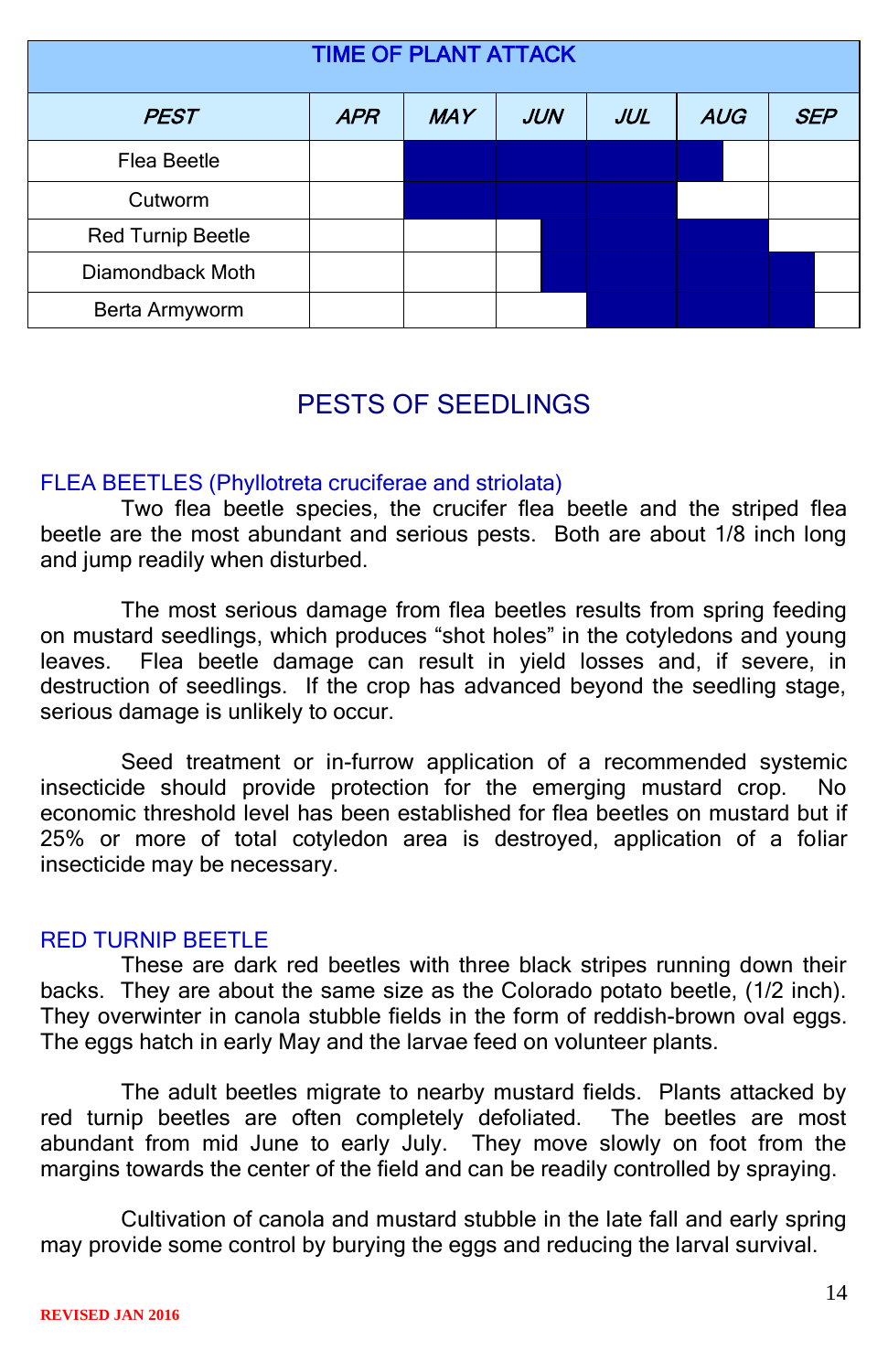### CUTWORMS (Euxoa ochrogaster and Agrotis orthogonia)

The pale western cutworm is found in the open southern portions of the prairies and the redbacked cutworm is found in the park belt and more northern areas. The larvae of both species cut off mustard plants just below ground level. The larvae feed mainly at night and most cutworm damage occurs from late May to mid June.

Cutworm damage is often seen in the form of patches where the crop started but disappeared. These patches gradually enlarge, sometimes destroying a whole field. Check the edges of bare areas for cut off plants and sample the top 2 inches of soil in the area for larvae.

The economic threshold level is reached when there are three or more cutworms in a 10 foot square area. It is best to apply the insecticide in the evening, when cutworms are feeding.

### PESTS OF BLOOMING AND PODDING STAGES

### DIAMONDBACK MOTH (Plutella zylostella)

In early June the moths are carried into the Northern prairies on winds from the southern U. S. the Diamondback is a small grey moth approximately 1/2 inch long with a diamond shaped marking on its back. Female moths lay eggs on volunteer mustard, canola and related weeds and the first generation mature on these plants.

It is the second generation that causes yield losses in mustard because the eggs are laid on the growing crop and the pale green larvae feed on buds and drop from the plant suspended on a silken thread. The larvae pupate in white open lacework cocoons that can be attached anywhere on the plant.

The economic threshold for Diamondback moth is 300 larvae for every 10 square feet. At this point foliar insecticide should be a consideration.

### BERTHA ARMYWORM (Mamestra configuata)

The adult moths are grey with white markings. They are night flyers and lay their eggs from mid June to mid July. The young caterpillars are green and feed on the lower leaves of the plant while older larvae, which are a darker color, feed on the upper leaves and pods.

Bertha armyworm damage results primarily from feeding on green pods. Feeding on leaves does not appear to affect yield. The economic threshold for the Bertha armyworm is 20-30 larvae in 10 square feet, if they are feeding on the pods.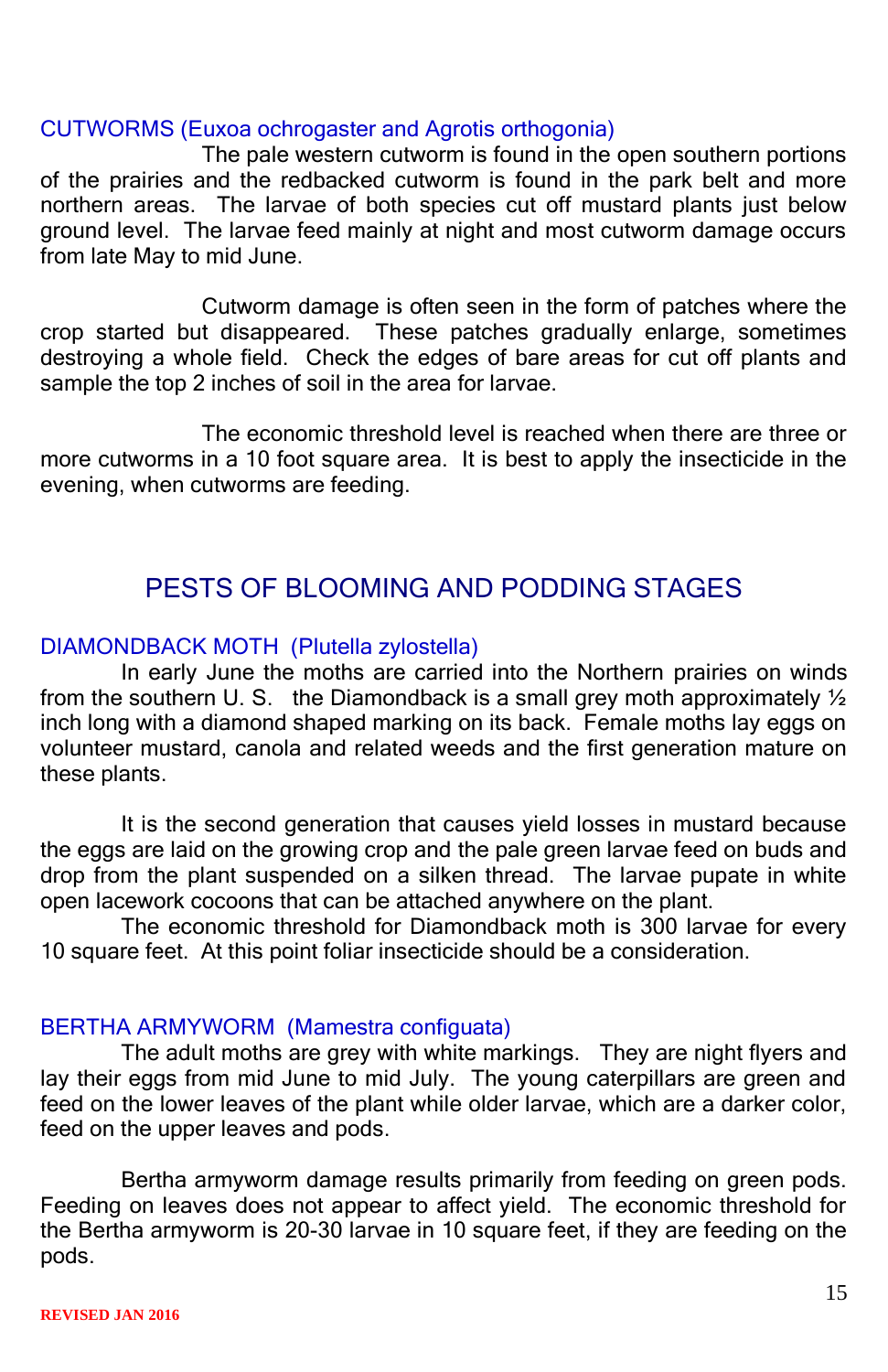### OTHER PESTS

Several other species may be encountered in mustard fields but these pests rarely become sufficiently numerous to warrant chemical control.

## **HARVESTING AND STORAGE**

As a mustard producer, the care you take in the harvest, handling and storage of your crop will seriously affect quality. Quality, in many cases, is as important as yield when considering net return. Mustard processors and buyers have strict quality requirements for several factors, many of which you can control to some degree.

### Mustard Quality

Canadian Grain Commission has established standards for mustard quality. In order to produce a high quality crop, mustard producers need to understand the factors that can lead to downgrading a mustard crop. The following tables outline these factors and their associated tolerance levels.

TABLE 1 Domestic YELLOW mustard seed: primary and export grade determinants

|               | <b>Standard of Quality</b>                                      | Damage (%)                   |                            |        |       |
|---------------|-----------------------------------------------------------------|------------------------------|----------------------------|--------|-------|
| Grade<br>Name | Degree of Soundness                                             | Other<br><b>Classes</b><br>% | <b>Distinctly</b><br>Green | Heated | Total |
| No. 1         |                                                                 |                              |                            |        |       |
| Canada        | Reasonably well-matured, sweet, good natural color              | 0.5                          | 1.5                        | 0.1    | 1.5   |
| No. 2         |                                                                 |                              |                            |        |       |
| Canada        | Fairly well-matured, sweet, reasonably natural color            | 2.0                          | 1.5                        | 0.2    | 3.0   |
| No. 3         | May have the natural odor associated with low quality seed, not |                              |                            |        |       |
| Canada        | any odor that would indicate serious deterioration              | 5.0                          | 3.5                        | 0.5    | 5.0   |
| No. 4         | May have the natural odor associated with low quality seed, not |                              |                            |        |       |
| Canada        | any odor that would indicate serious deterioration              | 10.0                         | 3.5                        | 1.0    | 10.0  |

|                 |               |             | Conspicuous inseparable seeds           |                                    |              |       |             |                          |               |
|-----------------|---------------|-------------|-----------------------------------------|------------------------------------|--------------|-------|-------------|--------------------------|---------------|
|                 |               |             | Distinctly detrimental (%)              |                                    |              |       | Other $(%)$ |                          |               |
| Grade<br>Name   | Cow<br>Cockle | Sclerotinia | <b>Wild</b><br><b>Mustard</b><br>Canola | Total<br>distinctly<br>detrimental | Total<br>(%) | Ergot | Excreta*    | Soft<br>earth<br>pellets | <b>Stones</b> |
| No. 1<br>Canada | 0.1           | 0.1         | 0.1                                     | 0.1                                | 0.3          | 0.05  | 1K          | 0.01                     | 0.05          |
| No. 2<br>Canada | 0.2           | 0.2         | 0.2                                     | 0.2                                | 0.5          | 0.05  | 1K          | 0.2                      | 0.05          |
| No. 3<br>Canada | 0.3           | 0.3         | 0.3                                     | 0.3                                | 0.7          | 0.05  | 1K          | 0.3                      | 0.05          |
| No. 4<br>Canada | 1.0           | 1.0         | 1.0                                     | 1.0                                | 3.0          | 0.05  | 0.005       | 1.0                      | 0.10          |

\*Number of kernel-sized pieces in 500 grams Source: Canadian Grain Commission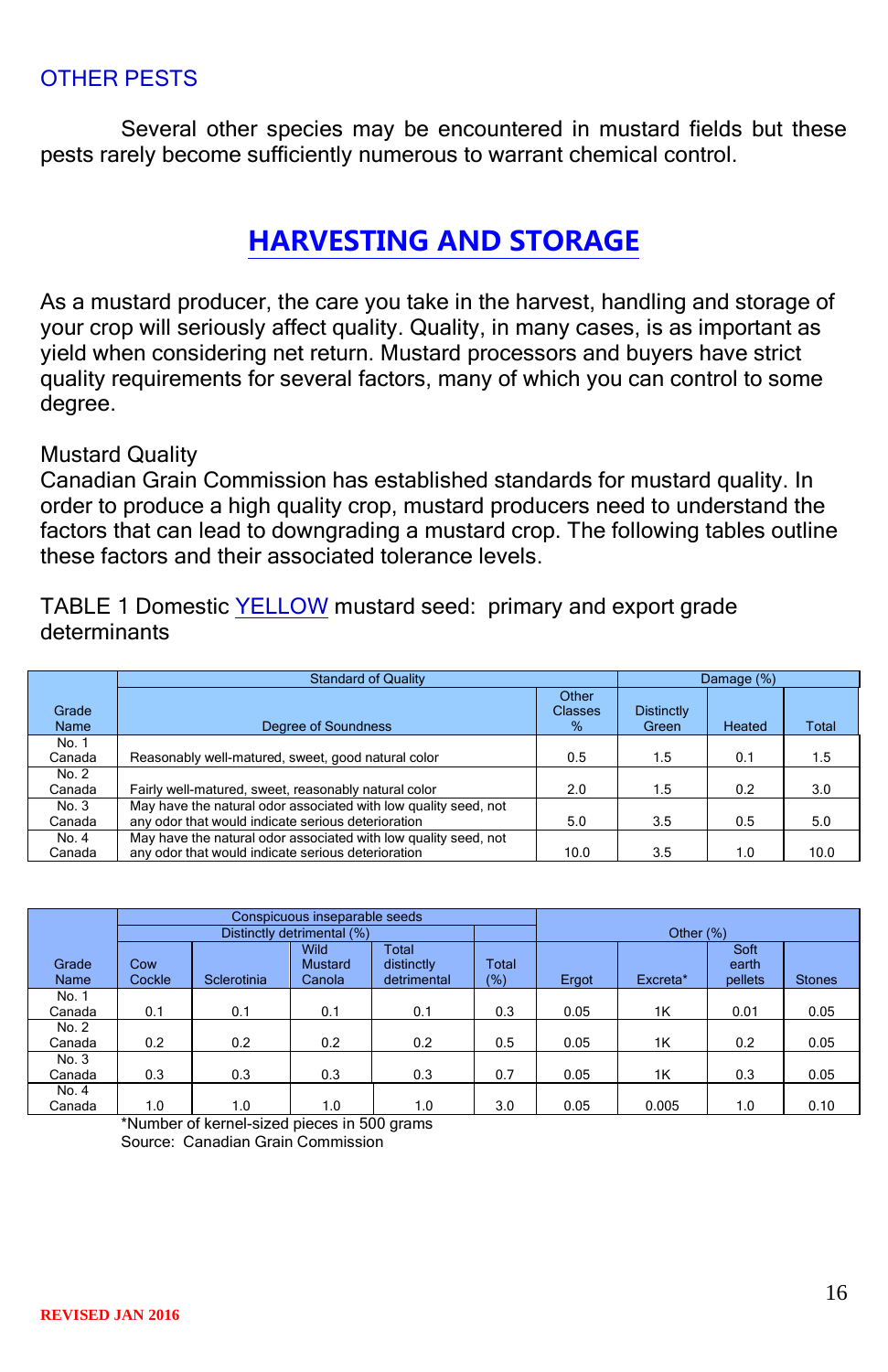### TABLE 2 Domestic **BROWN** mustard seed: primary and export grade determinants

|                 | <b>Standard of Quality</b>                                                                                            |                                 | Damage (%)                 |        |       |  |
|-----------------|-----------------------------------------------------------------------------------------------------------------------|---------------------------------|----------------------------|--------|-------|--|
| Grade<br>Name   | Degree of Soundness                                                                                                   | Other<br><b>Classes</b><br>$\%$ | <b>Distinctly</b><br>Green | Heated | Total |  |
| No. 1<br>Canada | Reasonably well-matured, sweet, good natural color                                                                    | 0.5                             | 1.5                        | 0.1    | 1.5   |  |
| No. 2<br>Canada | Fairly well-matured, sweet, reasonably natural color                                                                  | 2.0                             | 1.5                        | 0.2    | 3.0   |  |
| No. 3<br>Canada | May have the natural odor associated with low quality seed, not any odor<br>that would indicate serious deterioration | 5.0                             | 3.5                        | 0.5    | 5.0   |  |
| No. 4<br>Canada | May have the natural odor associated with low quality seed, not any odor<br>that would indicate serious deterioration | 10.0                            | 3.5                        | 1.0    | 10.0  |  |

|        |               |        |                            | Conspicuous inseparable seeds |                     |       |       |             |               |               |
|--------|---------------|--------|----------------------------|-------------------------------|---------------------|-------|-------|-------------|---------------|---------------|
|        |               |        | Distinctly detrimental (%) |                               |                     |       |       | Other $(%)$ |               |               |
| Grade  | Inconspicuous | Cow    |                            | Wild<br><b>Mustard</b>        | Total<br>distinctly | Total |       |             | Soft<br>earth |               |
| Name   | admixture (%) | Cockle | Sclerotinia                | Canola                        | detrimental         | (%)   | Ergot | Excreta*    | pellets       | <b>Stones</b> |
| No. 1  |               |        |                            |                               |                     |       |       |             |               |               |
| Canada | 1.0           | 0.1    | 0.1                        | 0.1                           | 0.1                 | 0.3   | 0.05  | 1K          | 0.01          | 0.05          |
| No. 2  |               |        |                            |                               |                     |       |       |             |               |               |
| Canada | 1.0           | 0.2    | 0.2                        | 0.2                           | 0.2                 | 0.5   | 0.05  | 1K          | 0.2           | 0.05          |
| No. 3  |               |        |                            |                               |                     |       |       |             |               |               |
| Canada | 1.0           | 0.3    | 0.3                        | 0.3                           | 0.3                 | 0.7   | 0.05  | 1K          | 0.3           | 0.05          |
| No. 4  |               |        |                            |                               |                     |       |       |             |               |               |
| Canada | 1.0           | 1.0    | 1.0                        | 1.0                           | 1.0                 | 3.0   | 0.05  | 0.005       | 1.0           | 0.10          |

\*Number of kernel-sized pieces in 500 grams

Source: Canadian Grain Commission

### TABLE 3 Domestic ORIENTAL mustard seed: primary and export grade determinants

|        | <b>Standard of Quality</b>                                               |                |                   | Damage (%) |       |
|--------|--------------------------------------------------------------------------|----------------|-------------------|------------|-------|
|        | Degree of Soundness                                                      | Other          |                   |            |       |
|        |                                                                          | <b>Classes</b> | <b>Distinctly</b> |            |       |
|        |                                                                          | %              | Green             | Heated     | Total |
| No. 1  | Reasonably well-matured, sweet, good natural color                       |                |                   |            |       |
| Canada |                                                                          | 0.5            | 1.5               | 0.1        | 1.5   |
| No. 2  | Fairly well-matured, sweet, reasonably natural color                     |                |                   |            |       |
| Canada |                                                                          | 2.0            | 1.5               | 0.2        | 3.0   |
| No. 3  | May have the natural odor associated with low quality seed, not any odor |                |                   |            |       |
| Canada | that would indicate serious deterioration                                | 5.0            | 3.5               | 0.5        | 5.0   |
| No. 4  | May have the natural odor associated with low quality seed, not any odor |                |                   |            |       |
| Canada | that would indicate serious deterioration                                | 10.0           | 3.5               | 1.0        | 10.0  |

|        |               |        |             | Conspicuous inseparable seeds |             |              |       |              |         |               |
|--------|---------------|--------|-------------|-------------------------------|-------------|--------------|-------|--------------|---------|---------------|
|        |               |        |             | Distinctly detrimental (%)    |             |              |       | Other $(\%)$ |         |               |
|        |               |        |             | Wild                          | Total       |              |       |              | Soft    |               |
| Grade  | Inconspicuous | Cow    |             | <b>Mustard</b>                | distinctly  | <b>Total</b> |       |              | earth   |               |
| Name   | admixture (%) | Cockle | Sclerotinia | Canola                        | detrimental | (% )         | Ergot | Excreta*     | pellets | <b>Stones</b> |
| No. 1  |               |        |             |                               |             |              |       |              |         |               |
| Canada | 0.5           | 0.1    | 0.1         | 0.1                           | 0.1         | 0.3          | 0.05  | 1K           | 0.01    | 0.05          |
| No. 2  |               |        |             |                               |             |              |       |              |         |               |
| Canada | 1.0           | 0.2    | 0.2         | 0.2                           | 0.2         | 0.5          | 0.05  | 1K           | 0.2     | 0.05          |
| No. 3  |               |        |             |                               |             |              |       |              |         |               |
| Canada | 1.0           | 0.3    | 0.3         | 0.3                           | 0.3         | 0.7          | 0.05  | 1K           | 0.3     | 0.05          |
| No. 4  |               |        |             |                               |             |              |       |              |         |               |
| Canada | 1.0           | 1.0    | 1.0         | 1.0                           | 1.0         | 3.0          | 0.05  | 0.005        | 1.0     | 0.10          |

\*Number of kernel-sized pieces in 500 grams

Source: Canadian Grain Commission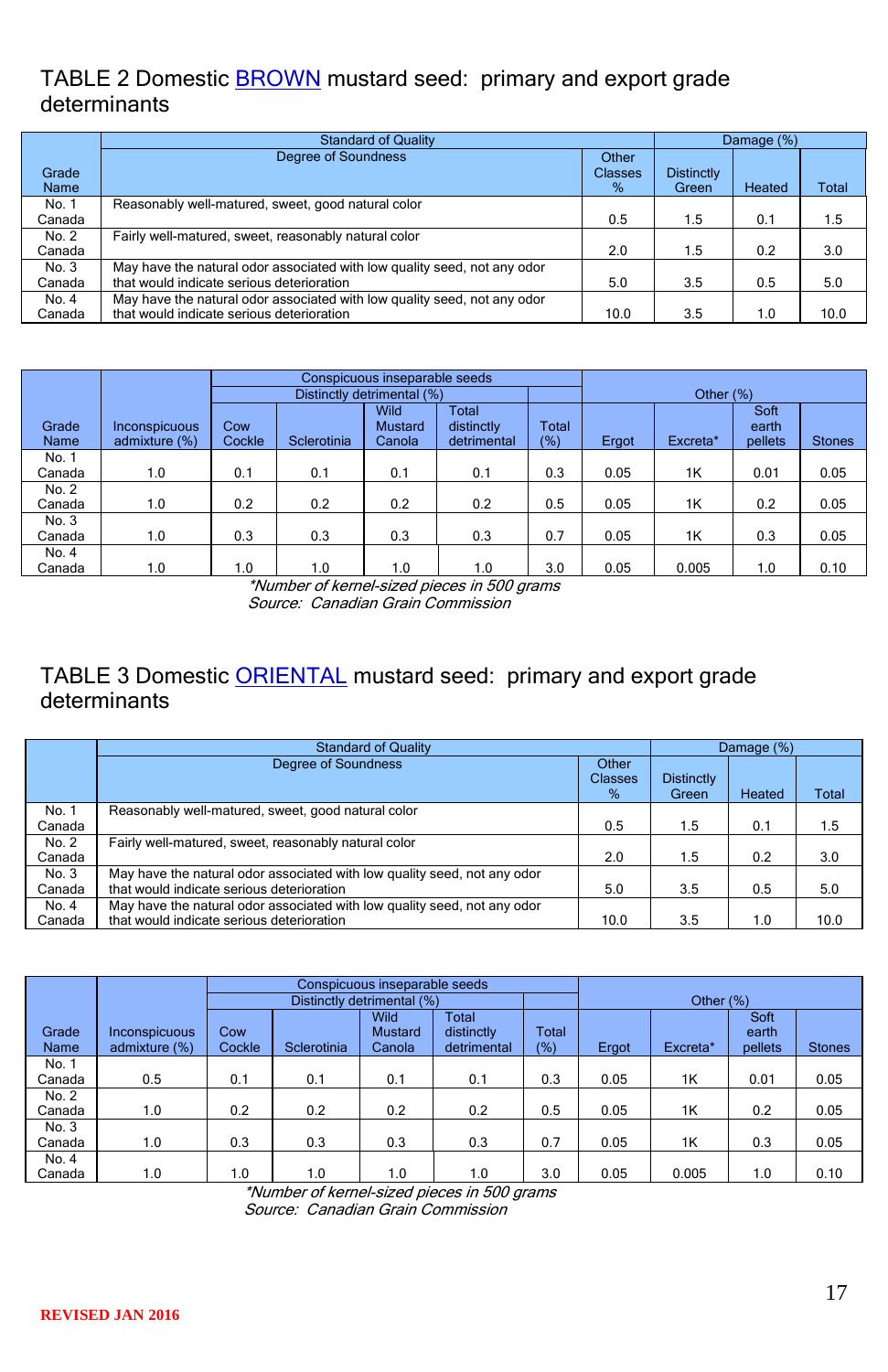### Notes on specific quality factors

### Green Seed

All immature mustard seed contains the green pigment, chlorophyll, which can impart an off colour on finished products. With the right environmental conditions, chlorophyll will dissipate before harvest, but not after. Three enzymes remove chlorophyll from the seed as part of the natural maturing process. These enzymes are active only if the moisture level of the seed is above 20 percent (20%) and the ambient temperature is above  $5^{\circ}$ C. Frost prior to harvest or severe heat after swathing can both destroy the enzymes and result in the green color being "locked" in the seed. Green seed will not diminish in the bin; in order for it to reduce, seed must be in either the windrow or the standing plant.

### Heated Seed

Excess moisture and/or high temperature in stored mustard seed may lead to heating. Mustard must be stored with lower moisture content than cereal grains because of mustard's high oil content. The high oil content means that any moisture in the seed is concentrated in the meal fraction. As an overall percentage, the moisture content can appear low but may cause problems because it is concentrated in only half of the seed. Mustard intended for longterm storage should be at less than nine percent moisture and less than 18°C. This moisture and temperature regimen inhibits mold growth, insect feeding and general seed deterioration. After binning, mustard will go through a sweating period caused by respiration. Mustard seed is alive and, like all living organisms, it respires or takes in oxygen and releases carbon dioxide. This process generates heat and moisture, and generally elevates the moisture content of the newly binned mustard seed by one percent (1%).

### Sclerotinia sclerotia

Sclerotinia is a disease of mustard, canola, sunflower, flax, pulse crops and many weed species. Severe infestations require high humidity and consequently, sclerotinia does not generally cause mustard producers significant yield loss. The disease produces hard black resting bodies, called sclerotia, in the stems of infected plants, which if threshed out during harvest, can end up in the seed sample. Even very low levels of infestation can lead to downgrading (classed as "foreign material").

### **Ergot**

Ergot is a cereal disease that does not infect mustard; however, the disease is similar to Sclerotinia in that the resting stage is sclerotia. Ergot contamination would most likely result from <mark>infected volunteer cereals or contaminated</mark> harvesting, transportation or storage facilities. Because ergot sclerotium contains a neurotoxin, the tolerance is very low.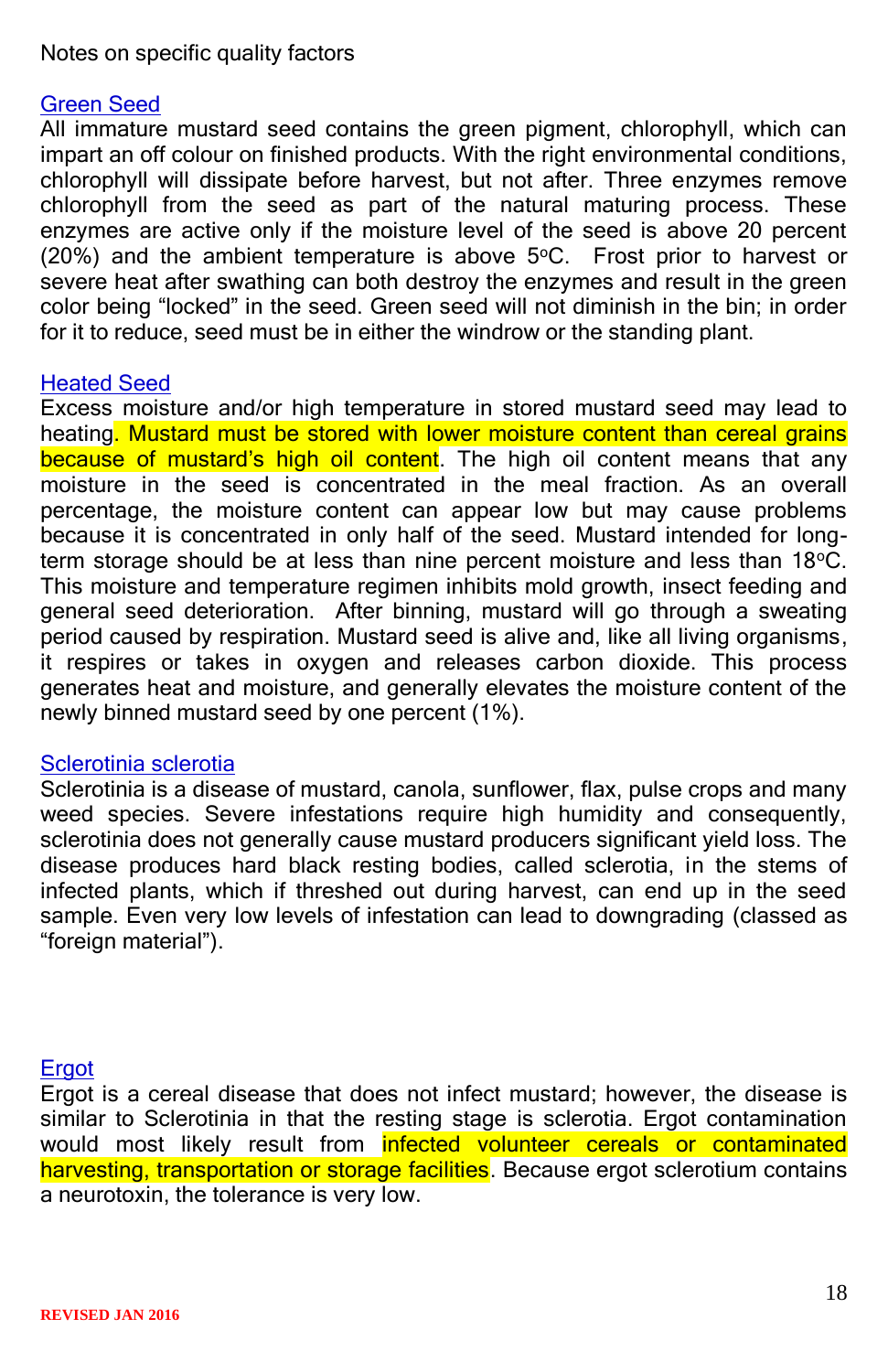### **Excreta**

Excreta are the droppings of rodents and insects. Contamination is usually due to unclean harvest, storage or transportation equipment. As well, inadequate storage facilities that allow access to rodents may lead to problems. Good quality mustard seed has essentially no tolerance for excreta.

### Rime

Mucilage is the substance that surrounds the seed coat of yellow mustard. It gives mustard many of its desirable qualities, namely its water binding properties. Repeated wetting and drying of the seed causes this mucilage to flake off and cover the seed in a white coating known as rime. The Canadian Grain Commission does not grade rime, but it is a downgrading factor at the buyer and processor level.

# SWATHING vs. STRAIGHT COMBINING

For high quality mustard, straight combining is the preferred option; however, as some of the following factors indicate, swathing may still be necessary. When deciding to swath or straight combine, producers must consider the following: mustard type, the evenness and stage of maturity and crop height.

Yellow is the most shatter-resistant of all mustard types. Beyond that, the most shatter-resistant types are oriental mustard, brown mustard, Polish canola and Argentine canola (in declining order). Canola was added as a reference point: Argentine canola has very little shatter-resistance and is generally swathed.

Evenness refers to the range of relative maturity among plants. In many fields, some areas, especially high growth areas in low-lying spots, may mature earlier than others will. Producers can force these fields to ripen consistently by swathing. If producers have uneven maturity in their mustard crops and wait until all plants are mature enough to straight combine, they run the risk of increased shattering. At the same time, straight combining too early will increase green seed numbers and elevate moisture content.

The stage of maturity affects swathing. Producers are better off straight combining over-ripe mustard because swathing can cause shattering. Maturity can change very quickly in hit dry conditions and the crop needs to be closely monitored prior to swathing.

Crop height should also be taken into consideration when swathing. Ensure that the cut is made high enough to adequately anchor the windrow in the remaining stubble, but not so low that the pick-up real gathers stones and soil.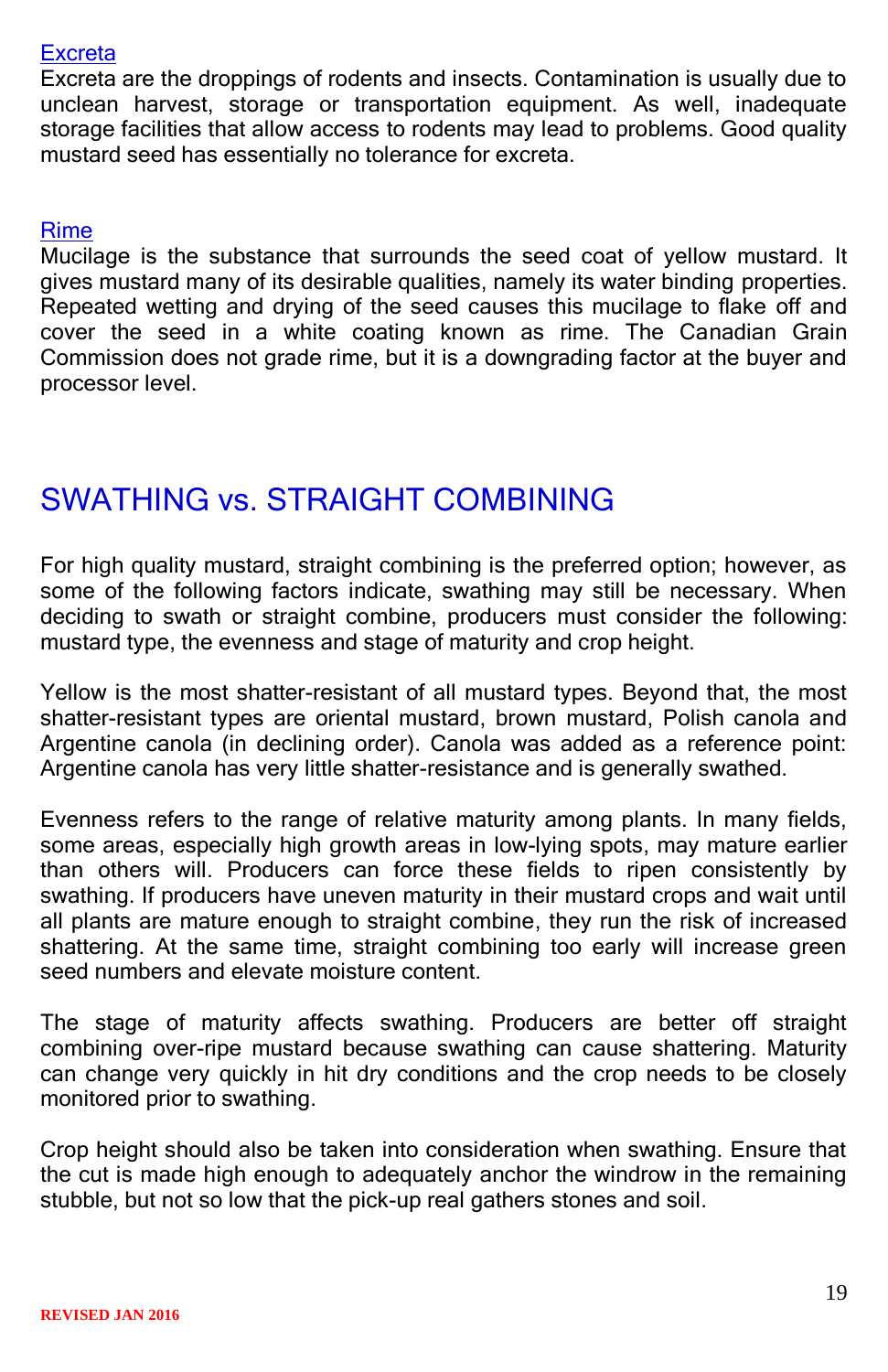If you have made the decision to swath, you must consider the stage of maturity, cutting height and anchoring the swath.

### Time of Swathing

When to begin is the most important decision related to swathing mustard. Timing will affect yield, quality and net return. For all types of mustard, swathing should begin when the majority of seeds are at 25 percent moisture (25%). At this point, seeds will feel firm when pressed between the thumb and forefinger. Some pods will have developed a purple tinge; lower pods will have changed color but the upper pots will remain green. Break open several pods along the main stem of the plant. For oriental mustard, 75 percent (75%) of the seeds will have some yellow color; for brown mustard,  $60$  percent  $(60\%)$  of the seeds will have some reddish-brown color. Be sure to crack the pods and look at the seed inside; do not decide when to swath solely based on pod color change. Varieties mature differently. In some, the pod will change color before the seeds; in others, the reverse occurs.

When swathing, mustard should be cut just below the level of the lowest pods. In most cases, this should leave ample stubble in which to anchor the windrow. Anchoring the windrow is crucial to prevent the swath from blowing. To ensure the windrow is properly anchored, roll and pack the windrow into the remaining stubble. Set the roller so that the windrow is firmly packed, but take care not to shatter overripe pods or pack the windrow so tightly that it cannot properly dry.

Swathing means the crop will need time in which to cure, the maturing process that reduces moisture content and green seed. If the green seed count is unacceptable (reduction to grade), the only thing that will lower it is time in the swath. In order to reduce green seed numbers the moisture content in the crop must be above 20 percent and the ambient temperature must be above  $5^{\circ}$ C (41<sup>o</sup>F). Extreme heat shortly after swathing, or a frost just before or after swathing, can destroy the enzymes required to remove the green color. Green seed will not clear out in the bin.

### Straight Combining

Yellow mustard should be straight combined whenever possible. Brown and Oriental types are more resistant to shattering and may also be straight combined successfully.

Mustard that is uniformly mature and has a low green seed count can be straight combined. Straight combining is also recommended if there is a danger of the wind scattering the swaths. Straight combining could also be considered if the crop is too short to properly anchor the windrow. Set the reel speed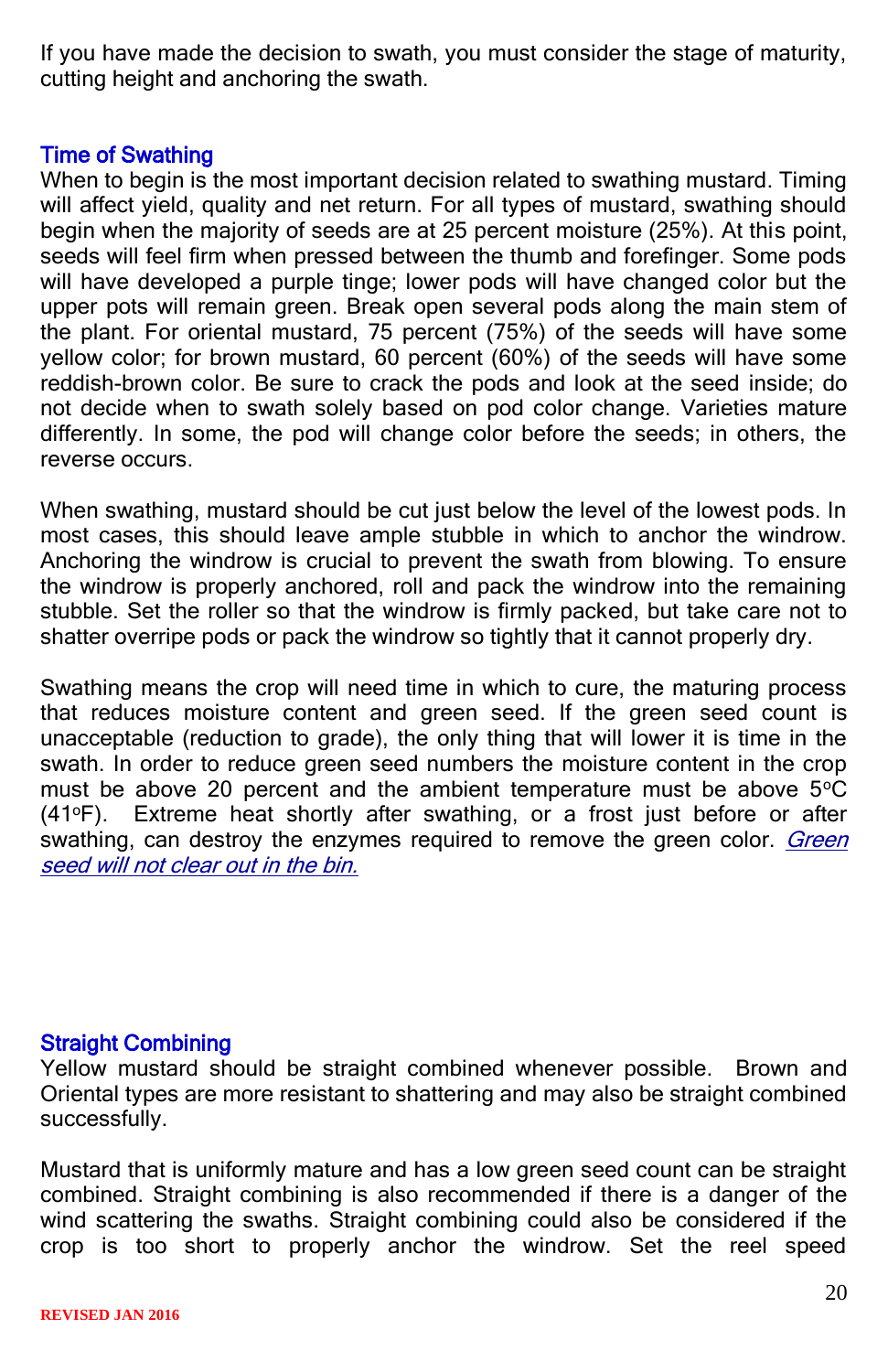approximately the same as the ground speed: this will help prevent shattering. The cutter height should be just below the lowest pods in order to minimize the amount of stem that is processed through the combine.

Brown and Oriental mustards grow taller than yellow mustard, allowing for a higher cutting height. Taller plants provide a more compact swath that is less subject to wind damage. Cutting just below the level of the lowest pod enables the swath to settle into the stubble and reduces the danger of blowing in high winds; the swath should be laid in the direction of the prevailing winds if possible.

Remember that long-term safe storage requires a moisture content of less than nine percent (9%) and that the moisture *level of mustard generally increases by* one percent (1%) after binning (harvest less than 8% to allow for this increase). Addition, green seed will not cure out after harvest, but it will reduce in the plant if the moisture content is above 20 percent (20%) and the ambient temperature is above  $5^{\circ}$ C (41 $^{\circ}$ F). Once the crop is harvested, the green seed content is fixed.

### COMBINE ADJUSTMENT

To determine if there is a problem with cracked seed, run your hand into the threshed seed. If cracked mustard is present it will adhere to the hairs on the back of the hand and wrist. This indicates the need for further adjustment, probably lowering the cylinder speed. Combine cylinder and fan speeds should be lower than those used for wheat. A cylinder speed of 500-600 rpm, a front concave clearance of 3/16 – 7/16 inches and a rear concave clearance of 1/8 – 3/16 inch, with the chaffer set to 3/8 – 9/16 inch opening and the lower sieve at 1/8 – 3-16 inch should give good results. Pick up speed should match ground speed to prevent the loss of pods.

## USE OF DESICCANTS

### USE ONLY REGISTERED CROP PROTECTION CHEMICALS, SAFELY! DO NOT USE UNREGISTERED CHEMICALS!

Mixtures of pesticides or use of unregistered crop protection products may result in the requirement of the crop to be destroyed. If used, there could be serious legal repercussions; growers must ensure quality control over their product by using crop protection chemicals responsibly.

Desiccant usage is not common but has been used in mustard under irrigation to accelerate plant drying and to obtain uniform maturity. Desiccants will not hasten maturity of seed. By killing the green growth of pods, stems and weed, the use of a desiccant should allow the crop to be straight combined. Aircraft applies desiccants when about 60% of the seed have changed color in the pods. The crop can be combined when the seed are fully mature and have undergone complete color change. If weather conditions are dry and warm, desiccation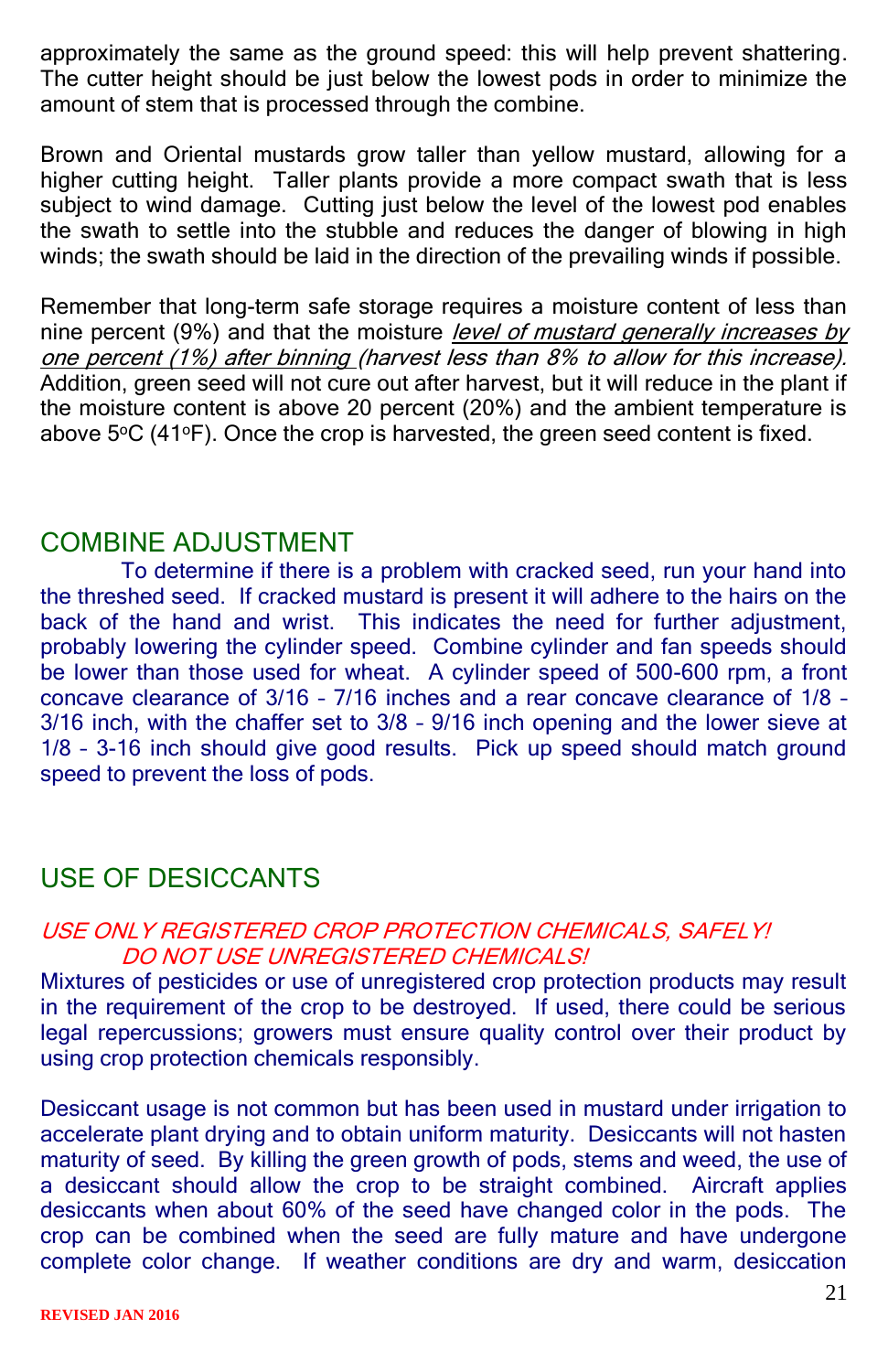should be complete within approximately 7 days; if weather conditions are damp and cool, desiccation may not be complete until 10 – 14 days after spraying.

### DRYING SEED

Mustard seed is considered dry at the moisture content of 9.5% when using the Model 919 / 3.4 Moisture Meter and 1990 Canadian Grain Commission Mustard Charts. However, for long-term storage, a moisture content of less than 9%, accompanied by a temperature below 68 degrees F, is recommended.

The maximum drying temperature for a batch dryer is about 109 degrees F. Slightly higher temperatures may be used by experienced operators who are totally familiar with their dryer. The seed temperature must never exceed 120 degrees F. The temperature at which damage occurs is dependent on the seed's moisture content.

If mustard has a moisture content above 15%, drying should be done in two stages to avoid cooking and dryer burning. Mustard should be dried to approximately 13% moisture and thoroughly cooled. Expect the moisture content to rise, usually around 1%, when cooled as the seed reaches equilibrium with outside air. Then dry again down to approximately 9% moisture and cool.

Equipment designed for drying corn and wheat may require modification for the use with mustard. A fine screen will be needed to prevent the seed leaking or being blown from the drying bin.

Due to mustards small seed size there is an increased resistance to air flow in the dryer. This has the effect of prolonged drying time and raising temperatures in the drying layer. Less air is moving through the heating unit consequently less fuel will be required to warm the air. Faulty operation or poor temperature control could allow the air to be heated to excessively high temperatures which result in cooking the seed. It takes only a small amount of dryer burnt seed to downgrade #1 grade to sample grade. Always check the dryer for potential areas where the seed will not clean out or circulate properly.

## QUALITY CONTROL

A producer of mustard must acknowledge and respect the fact that this commodity is destined for human consumption, failure to comply with global standards and tolerances for pesticide residues and related contaminates could have severe legal consequences for the source of the problem and the whole industry. Technological developments for the testing of impurities are and will continue to develop. These tests are motivated by the industry and consumer to aid in imposing compliance, identifying the source of contamination and ensuring the "global" consumer that the commodity is fit for human consumption.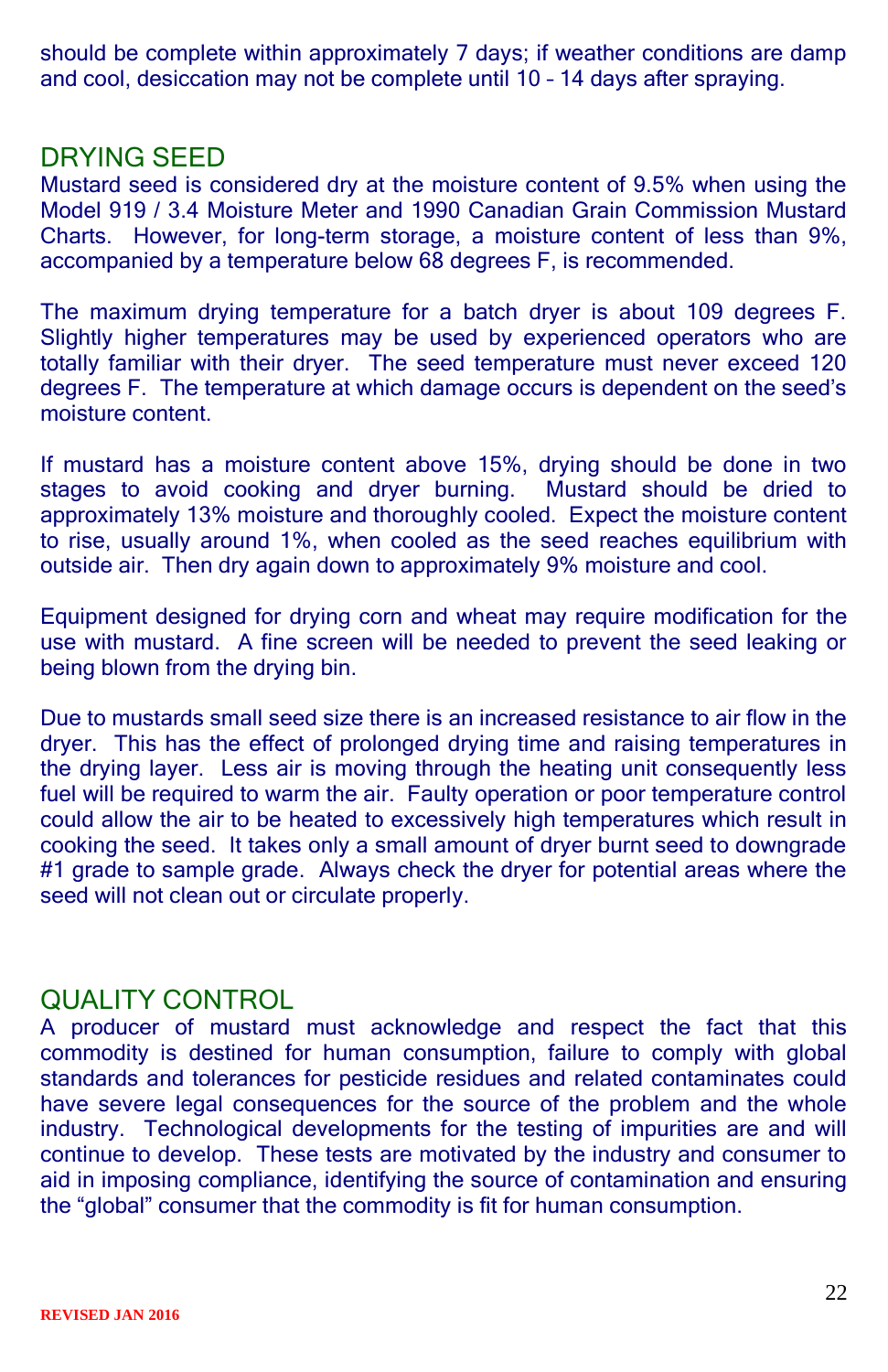It is strongly recommended by the members of the Mustard Association that growers be prepared to demonstrate an active and responsible quality control program. Land selected to produce the crop should have records available to show the history of previous crops, seed and crop protection products used. Documents of seed and all chemical purchases should be kept to support your records. As well, records and documents for chemicals used in storage bins should be noted.

The practice of sorting the production separately by quality and/or variety and marketing it as such can lead toward significant profits. For example, on occasion one area of a field may be of better quality than another. Binning and marketing the quantities separately may prevent a grade loss on the whole production. Sorting and marketing your production in terms of variety is very important to a buyer who has markets for a specific variety. For example, identifying a production of Oriental Mustard in terms of its variety, Forge Oriental Mustard may have better marketing opportunities to the right buyer/processor.

### **CONCLUSION**

Any information you may have which in your experience has improved your mustard cropping would be valuable to include in future updates. Please mail your comments to:

> "MUSTARD MANUAL" c/o CANADIAN SPECIAL CROPS ASSOCIATION AGRICULTURE AND AGRI-FOOD RESEARCH **CENTRE** 107 SCIENCE PLACE SASKATOON, SASKATCHEWAN S7N 0X2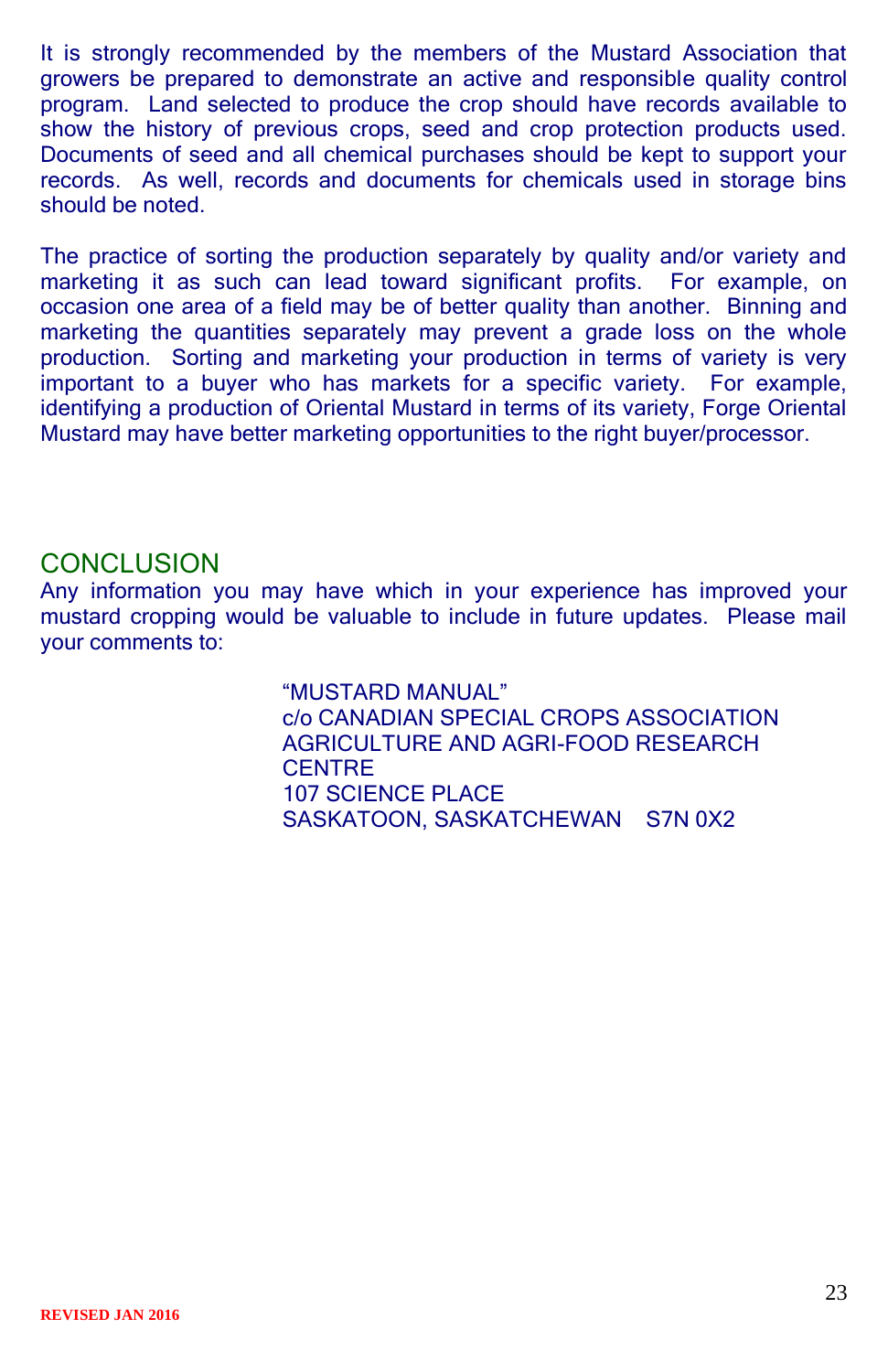



**Bill Meadows** Office 208-226-2041 208-221-2041 Cell Email wimeaows@msoilseeds.com

**Jason Godfrey** Office 208-226-2041 Cell 435-757-7829 Email irodfrev@msoilseeds.com

**Chris Raysten** Office Phone 208-226-2041 Email craysten@msoibeeds.com

# **Yellow Mustard Production Tips**

#### **SEEDING**

- Yellow mustard is one of the easiest and earliest crops to grow and harvest. Plant this short season crop as early as possible so that the crop is "made" before the extremely high temperatures of mid-summer set in. Yellow mustard will usually mature in 80-85 days.
- Seeding rates should be 10-14 pounds/acre. Mustard germinates at 40\*F and grows rapidly and competes well against weeds. It is also quite drought and frost tolerant. EARLY SEEDING WILL RESULT IN SUBSTANTIAL INCREASES IN YIELDS.
- Utilize a firm seedbed to assure ideal seed placement no more than 1/2" deep. Or mixing with fertilizer and broadcasting, harrowing, and watering up is certainly feasible.
	- Row widths from 6-14 inches. Newer drills will seed mustard at recommended rates without attachments.

#### • Fertilizer Recommendations for Mustard

- For specific recommendations on fertilizer rates, have your soil tested. Mustard is similar to canola in sensitivity to high rates of seed-placed fertilizer. Maximum rates should be no more than 10 units of N and P. All potassium and sulphur should be applied away from the seed. If soil analysis is not available, a general recommendation is as follows:
- Nitrogen 60 units Dryland Irrigation 150-175 unit Phosphate 25-45 units Dryland Irrigation 65-85 units Sulfur 40 units Dryland Irrigation 100-120 units
- Nitrogen and sulfur work together to provide the proteins for excelerated growth. Phosphate is very important in cold springs for adequate root deveopement.

#### **WEED CONTROL**

Treflan is the only broadleaf herbicide labeled for use. Select Max is labeled for grass and volunteer cereal control.

#### **DIRECT COMBINING**

- Combine directly when seed moisture content is below 8.0%. Ripe mustard should crack and not crush when bitten.
- IT IS VERY IMPORTANT TO FIELD CHECK THE GREEN SEED COUNT: #1 MUSTARD IS ALLOWED ON-LY 1.5% GREEN SEED. Product containing more than 1.5% green seed may be refused at delivery.
- All makes of combines thresh mustard satisfactorily. Combine with slow cylinder speeds (400 600) to avoid cracking. Sieves, concave settings and wind adjustment is similar to the threshing of canola.

#### **AGRONOMICS**

- Mustard residue decomposes rapidly in the soil and shows fumigation properties that allows plant back of other crops. Cereal crops following mustard show excellent yield and quality, making it unnecessary to summer fallow mustard stubble under dry land conditions in 12-15 inch rainfall areas.
- Seed mustard on land free from wild mustard, rape seed, canola, buck wheat and cow cockle. These admixtures are black seed about the same size as mustard, are impossible to clean out, and will result in a "Sample Grade" product causing severe discounts in contract prices. FIELDS PLANTED TO MUSTARD MUST HAVE 4 **COMPLETE CROP ROTATIONS BETWEEN CANOLA AND MUSTARD.**



#### Contact MSO for details.

This bulletin servers as a guideline for production. Conditions may vary in individual fields. Good agronomic practices should always be followed by the grower to ensure the maximum potential.

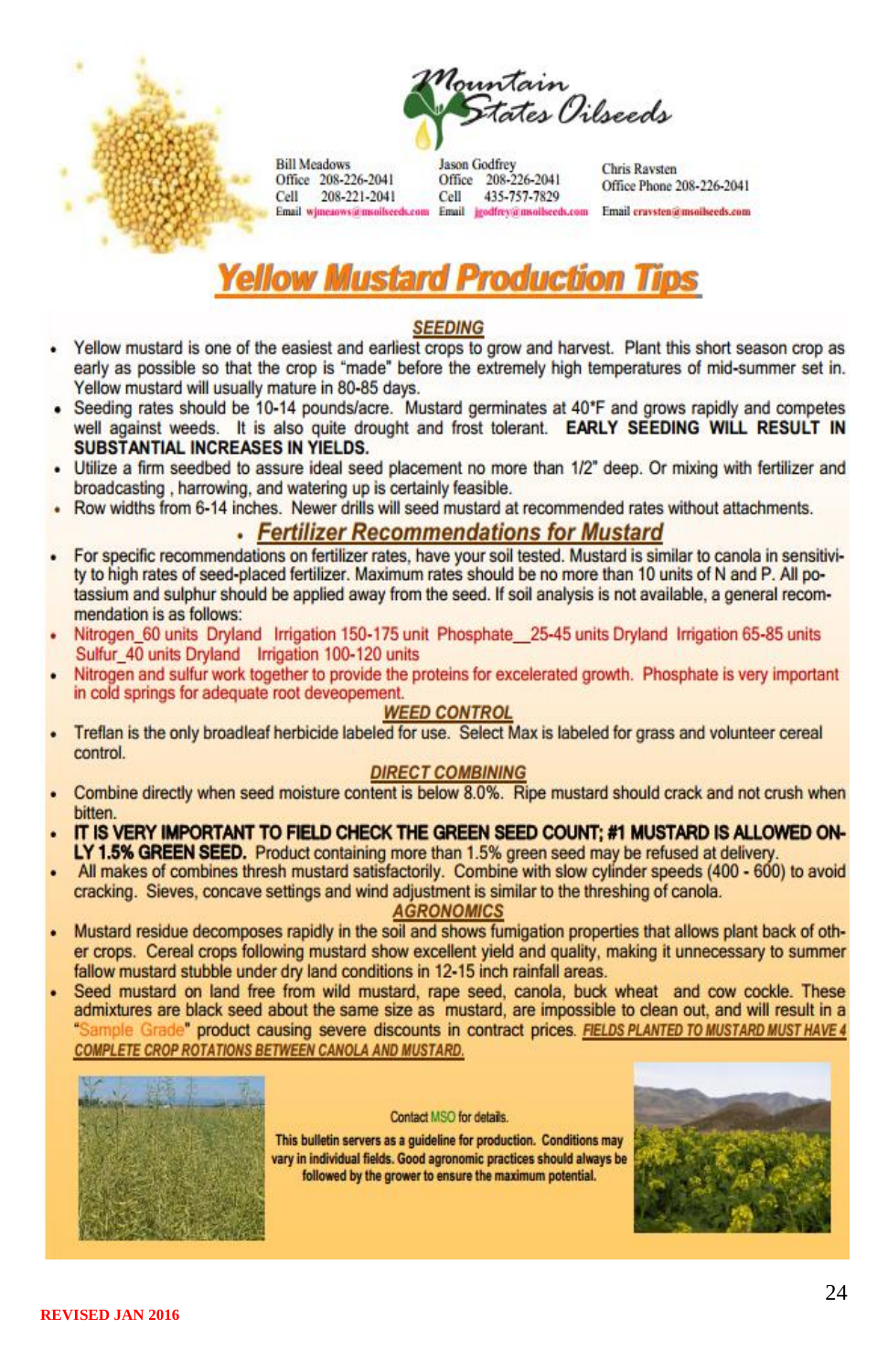

Office 208-226-2041 Cell 208-221-2041 Email wjmeadows@msoilseeds.com Jason Godfrey Office 208-226-2041 Cell 435-757-7829 Email isodfrev@msoilseeds.com **Chris Raysten** Office 208-226-2041 Cell 435-770-7701 Email craysten@msoilseeds.com

# YELLOW MUSTARD COMBINE SETTINGS

Yellow mustard is the most shatter resistant of all the mustards. When one considers starting harvest of yellow mustard, one must attain 8-9% SEED MOISTURE and GREEN SEED count less than 1.5%. If these conditions cannot be met, consider waiting to harvest or the possibility of swathing. Straight combining usually leads to higher quality mustard but if uneven maturity or weed pressure are concerns, swathing should be considered.

#### **REHARVEST SWATHING**

The most importation decision for swathing is when to start. Mustard seeds that are green in the pod will not change color when swathed, especially if temperatures are in the 90's right after swathing. Generally, swathing should begin when the majority of the seeds are at 25% moisture. The lower pods on the mustard plant will have changed color while the upper pots will be green. One should not rely solely on pod color; checking seed color is important too. Generally if a mustard seed is green without a slight color change, it will stay green. When swathing, cut just low enough to capture all the pods. Laying the wind row on long mustard stems will reduce a chance of the wind blowing the swath away. Swathing should only be considered if conditions are not satisfactory to straight combine.

#### *STRAIGHT COMBININ*

Straight combining mustard should start when the mustard has low green count and moisture between 8 & 9%. Set the cutting platform just below the lowest pod to minimize the amount of product to be separated lending to clean samples. The following are the suggested combine settings.

#### **COMBINE SETTINGS**

- REEL SPEED. set the speed approximately the same as the ground speed.
- CYLINDER SPEED should be 1/2 to 2/3 rpm that is used on wheat. Cylinder speeds between 400 and 800 can be acceptable if the amount of cracked seed is low. Cylinder speed is usually the cause of cracked seed.
- . CONCAVE CLEARANCE should b wider at the front than the back. General setting would be 1 inch in the front and 1/8-1/2 inch in the back.
- . Compared to cereals, CLEANING ACTION for mustard depends more on the shaking of the sieves than the air pushing thorough them. AIR SETTING should be 3/4 the volume that is used for wheat.
- . TOP CHAFFER should be 1/4 to 1/3 inch and the bottom sieve setting at 1/8 to 1/4 inch open. Make small adjustments to the chaffer, bottom sieve and air if the sample is either too clean or not clean enough.



This bulletin servers as a quideline for production. Condtions may vary in individual fields. Good agronomic practices should always be followed by the grower to ensure the maximum potential.

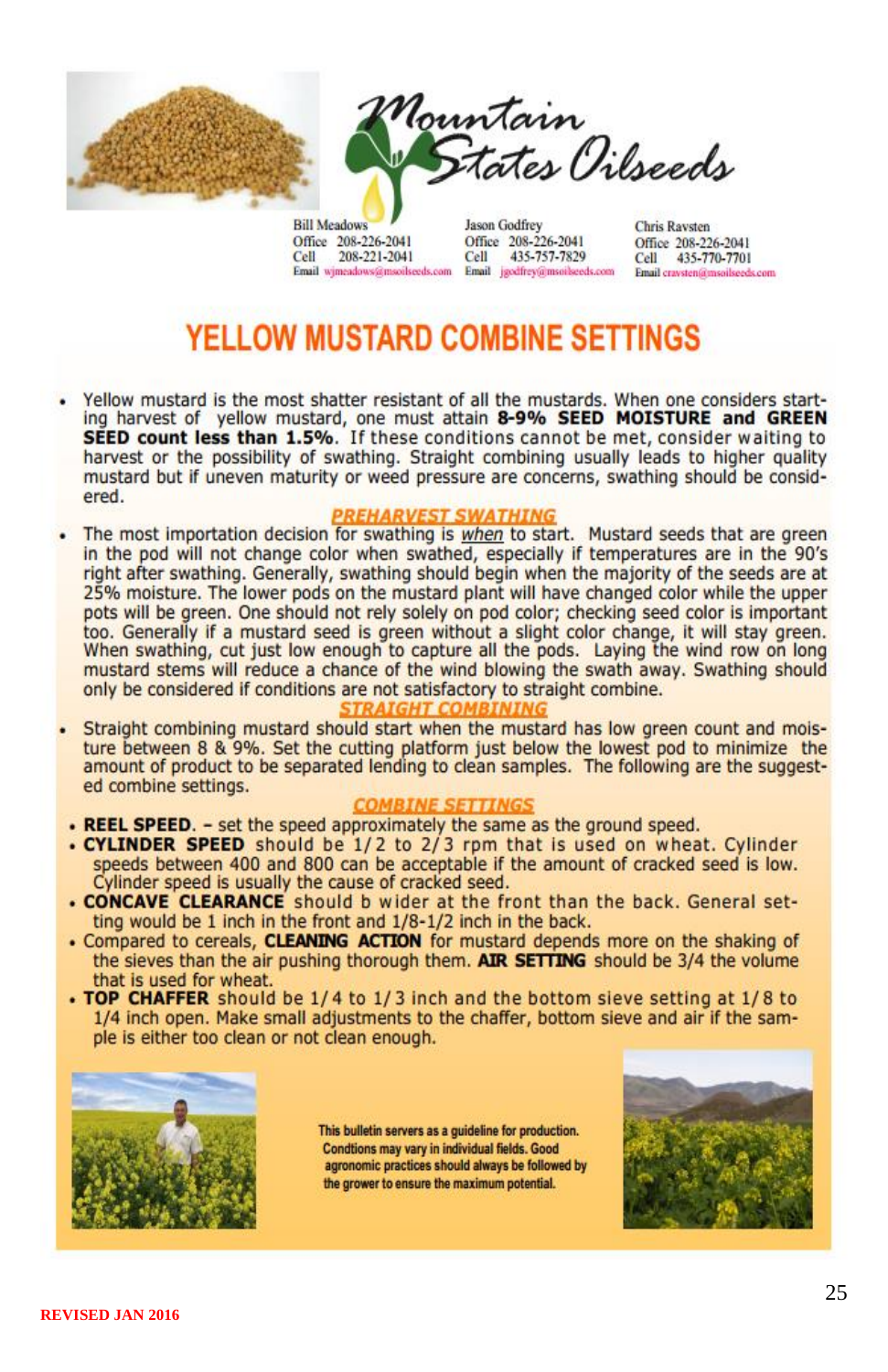### TABLE OF CONTENTS

| 1. Types of Mustard and Their Uses           | 3              |
|----------------------------------------------|----------------|
| 2. Mustard in the World Market               | $\overline{4}$ |
| 3. Regional Adaptation                       | 5              |
| <b>Normal Yield Range</b>                    |                |
| 4. Mustard in a Rotation                     | 6              |
| 5. Seed bed Preparation                      | 6              |
| <b>Seeding Rates</b>                         |                |
| <b>Seeding Depth</b>                         |                |
| <b>Seeding Date</b>                          |                |
| 6. Fertilizer                                | 7              |
| Nitrogen                                     |                |
| Phosphorous                                  |                |
| Potassium                                    |                |
| Sulfur                                       |                |
| Nitrogen/Sulfur interactions                 |                |
| 7. Flowering and Pollination                 | 9              |
| 8. Irrigation scheduling for mustard         | 10             |
| 9. Weeds                                     | 11             |
| Prevention                                   |                |
| <b>Control of Weed</b>                       |                |
| 10. Diseases of Mustard                      | 12             |
| <b>Staghead or White Rust</b>                |                |
| Sclerotinia Sp. Stem Rot                     |                |
| <b>Other Diseases</b>                        |                |
| Control                                      |                |
| 11. Insect Pests                             | 13             |
| <b>General Guidelines</b>                    |                |
| <b>Pests of Seedlings</b>                    |                |
| Pests of Blooming and Podding States         |                |
| <b>Other Pests</b>                           |                |
| 12. Harvesting & Storage                     | 16             |
| <b>Domestic Mustard Seed Grading Factors</b> |                |
| Swathing                                     |                |
| <b>Direct Combining</b>                      |                |
| <b>Combine Adjustments</b>                   |                |
| <b>Use of Desiccants</b>                     |                |
| <b>Drying Seed</b>                           |                |
| <b>Quality Control</b>                       |                |
| Conclusion                                   |                |
| 13. MSO Information                          | 24             |
| Combine adjustments                          |                |
| <b>Production Tips</b>                       |                |
|                                              |                |
|                                              |                |